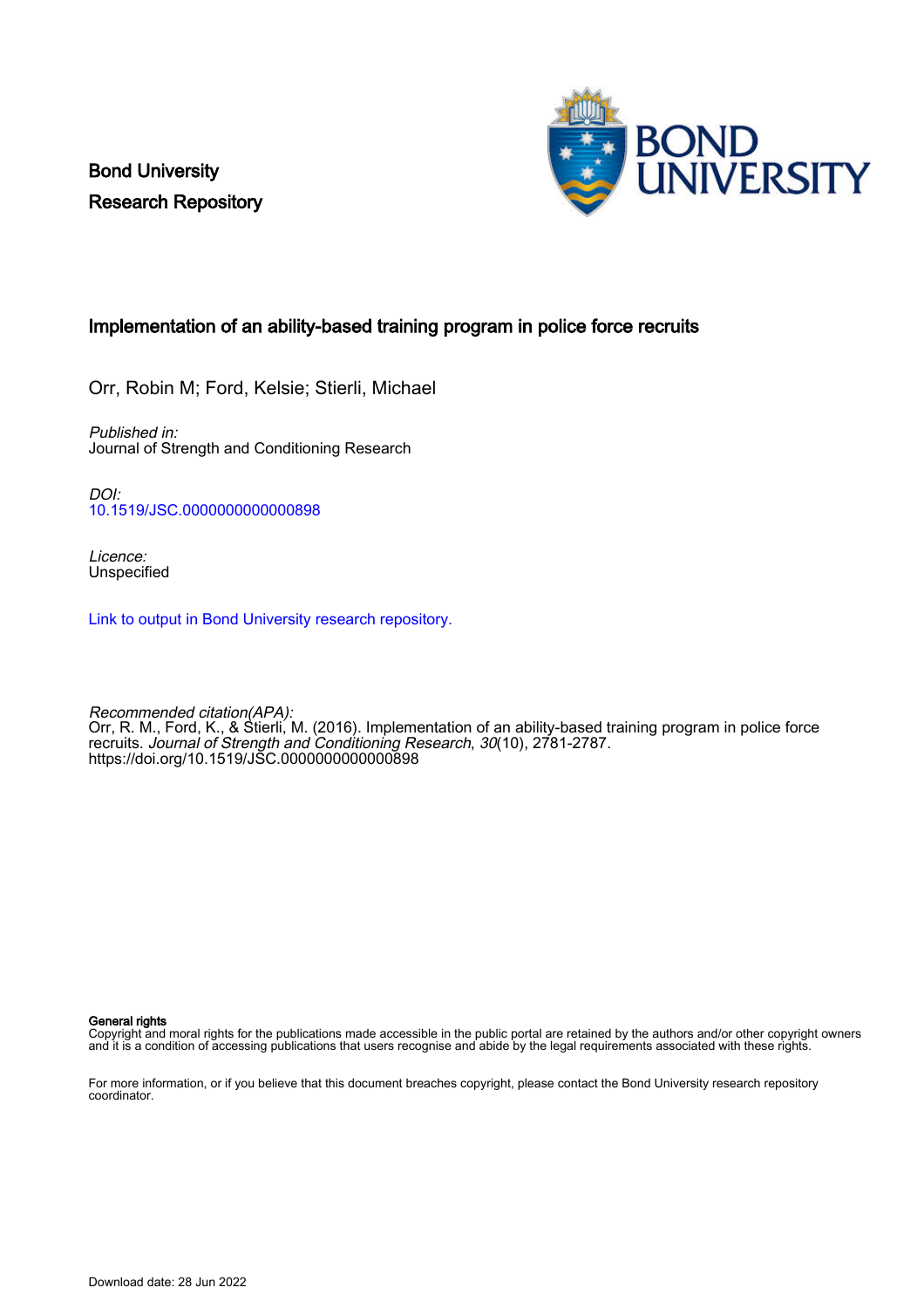# **Implementation of an Ability Based Training Program in Police Force Recruits**

Brief running head: ABT in Police Force Recruits

Venue: New South Wales Police Academy

Robin M. Orr (Corresponding author) Bond Institute of Health and Sport Faculty of Health Sciences and Medicine Bond University Gold Coast Queensland Australia 4229 Ph: +61 (0) 7 5595 4448 Ph:m: +61 (0) 468 646 027 Email: [rorr@bond.edu.au](mailto:rorr@bond.edu.au)

Kelsie J Ford C/o Bond Institute of Health and Sport Faculty of Health Sciences and Medicine Bond University Gold Coast Queensland Australia 4229

Michael J Stierli Sydney Police Centre, Surry Hills Level 6, 151 Goulburn St Surry Hills New South Wales Australia 2010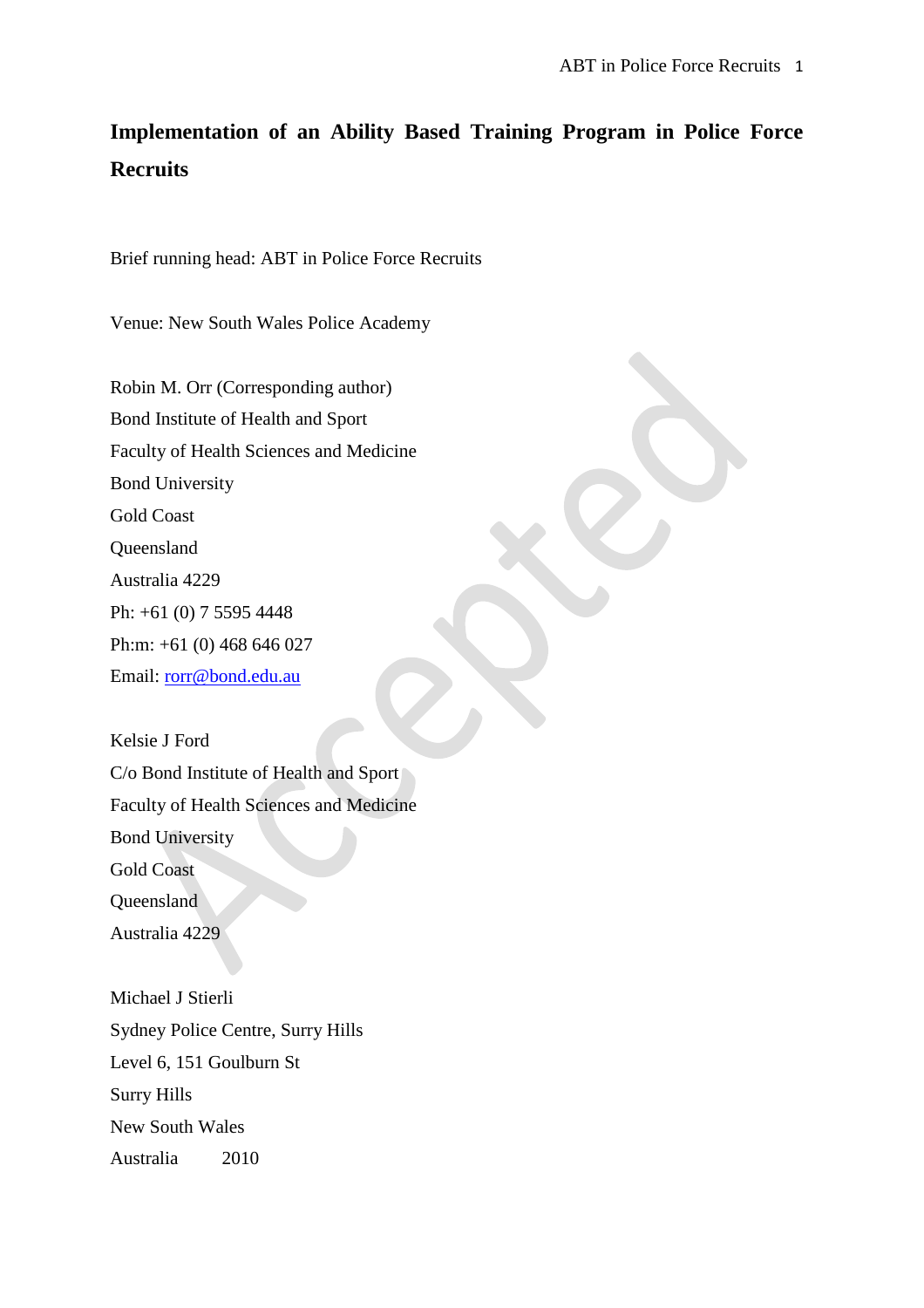This is a non-final version of an article published in final form in Orr, R. M., Ford, K., & Stierli, M. (2016). Implementation of an ability-based training program in police force recruits. Journal of strength and conditioning research, 30(10), 2781-2787.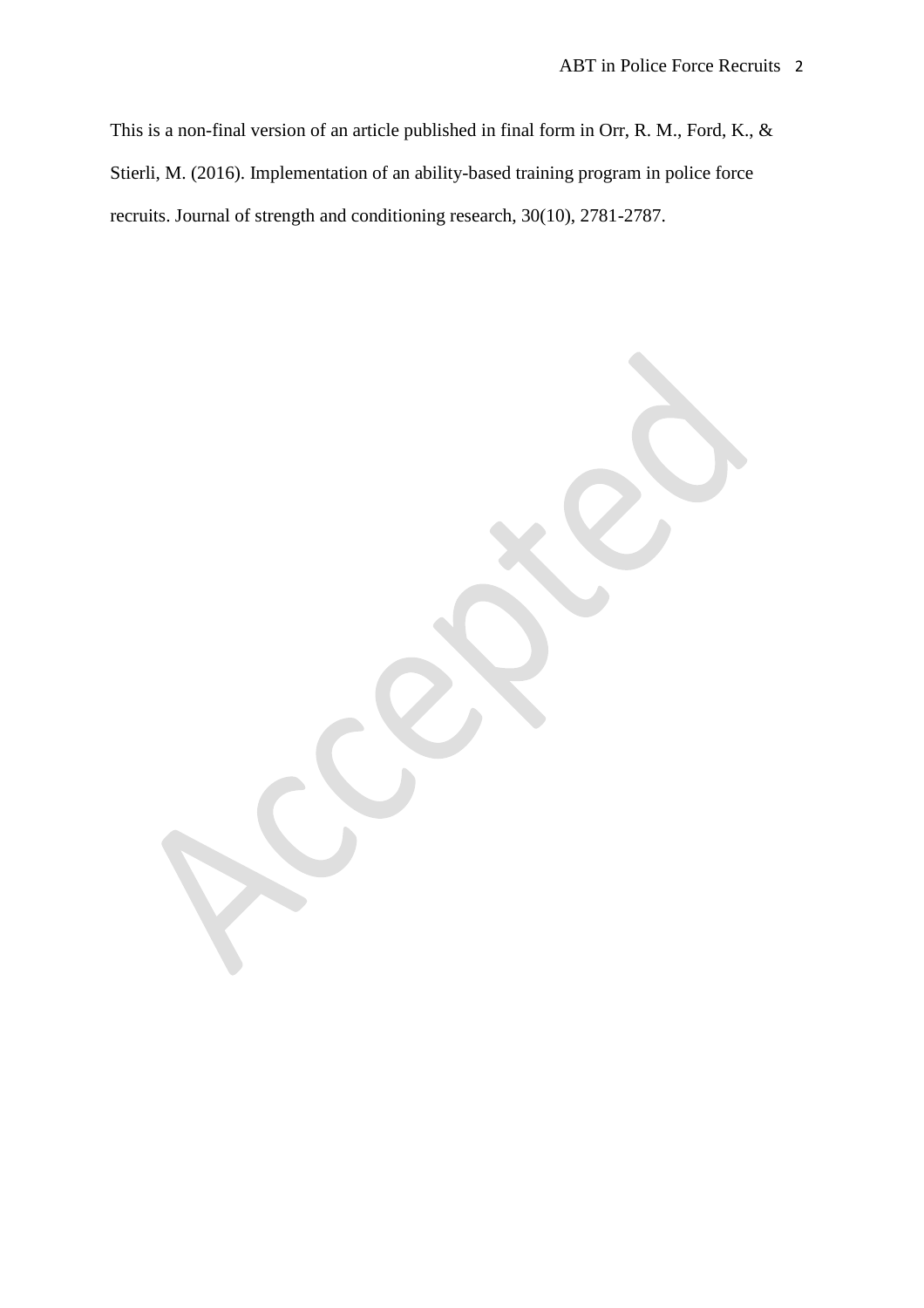### ABSTRACT

Current police recruit physical training programs generally employ group-based runs of a onesize-fits-all approach. The aim of this study was to assess the impact of an ability based training program, as derived from the 30-15 Intermittent Fitness Assessment, on the metabolic fitness and injury rates of police recruits undergoing basic training. Police recruits completing two different stages of training (Session 1, n=54: Session 2, n=233) were randomly assigned to either a control group (standard group running) or an intervention group (Ability Based Training running program). Physical training was completed once a week over a 10-week period. Aerobic fitness was measured via 20 m progressive shuttle run test performance. Injury data were captured via formal Accident and Incident forms. Results found that aerobic fitness was maintained but not significantly improved in both groups for Session 1, with no significant differences between the groups post-training. In Session 2, both groups significantly improved their aerobic fitness (p<0.001), although the intervention group to a greater degree, with no significant differences between the groups post-training. There were no significant differences in injury rates between groups (Session 1;  $x2(1)=1.533$ ,  $p=0.216$ : Session 2;  $x2(1)=1.252$ ,  $p=0.263$ ). However, the intervention groups had a significantly lower relative risk of injury when compared to the control groups (Group 1 Relative Risk=0.31, p=0.28: Group 2 Relative Risk=0.59, p=0.24). The results suggest that coaches may benefit from implementing ability based training programs in tactical populations and achieve the same or better fitness gains with a lower risk of injuring recruits.

### KEY WORDS

Conditioning, physical training, 30-15 intermittent fitness test, tactical.

#### **INTRODUCTION**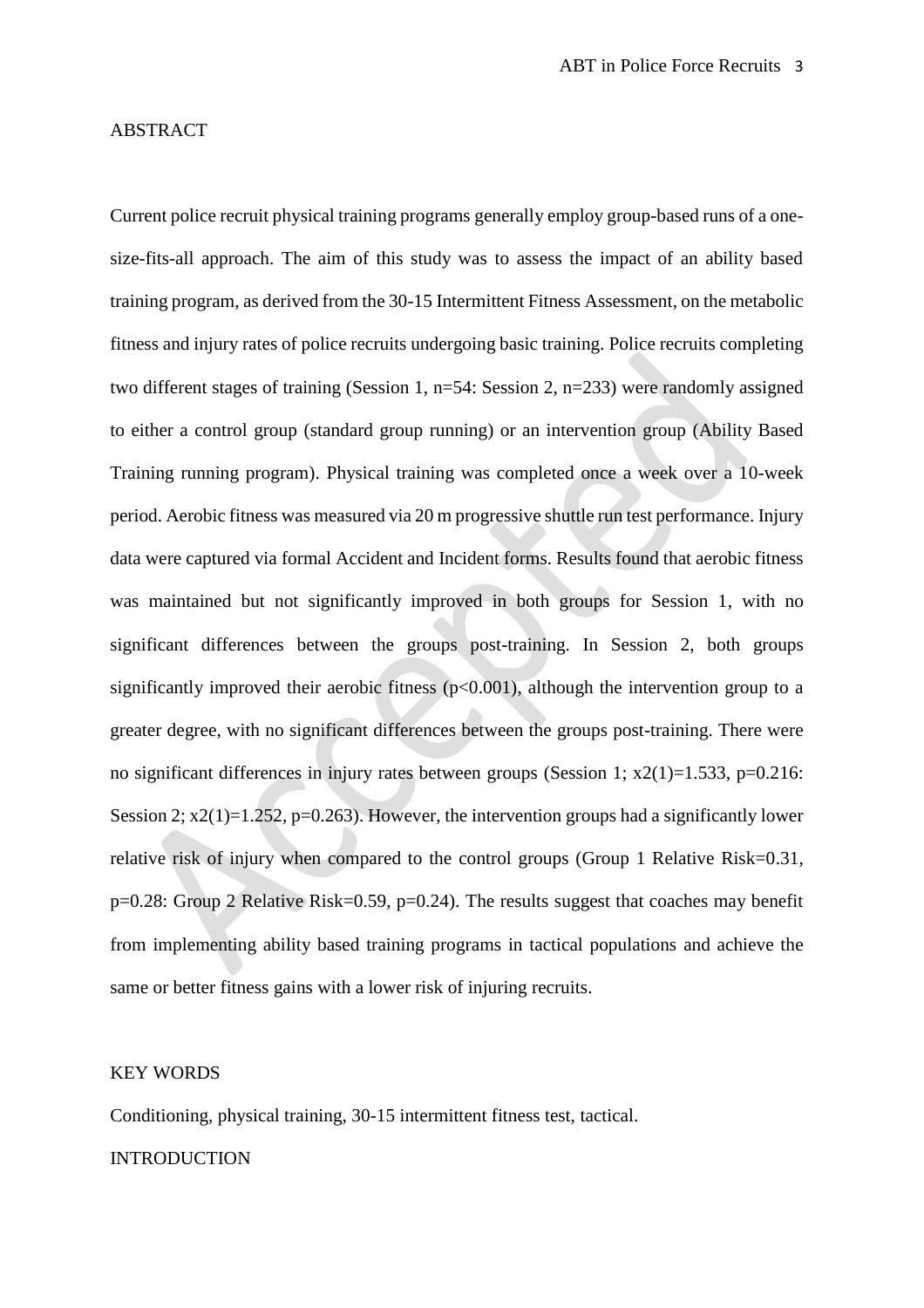Reducing the rates of musculoskeletal physical training injuries is an ongoing challenge for the military [\(11,](#page-18-0) [13,](#page-18-1) [30\)](#page-19-0). For this highly physically active population, the consequences of injuries include loss of time from training and work, adverse impacts on overall department sustainment and even mission success [\(21,](#page-19-1) [28\)](#page-19-2). Apart from the personal implications of these injuries to the individual soldier, the training and additional recruitment costs for the military are astounding [\(33\)](#page-19-3). As an example, the total cost of military workers' compensation benefits for Australian military personnel in the financial year 1997-1998 were reported to be in excess of \$100 million, with the Australian National Audit Office estimating the total cost of injuries in that period to be between \$210 and \$840 million [\(4\)](#page-18-2).

Recruit training is of particular concern, as the potential for injury during basic recruit training has been estimated to be threefold that associated with physical training in other military contexts [\(32\)](#page-19-4). Furthermore overuse injuries, particularly in the lower limbs, are known to be the major cause of training days lost during recruit training [\(29\)](#page-19-5), accounting for as much as 70-80% of musculoskeletal injuries [\(1,](#page-18-3) [12,](#page-18-4) [22\)](#page-19-6). Two factors associated with injury and attrition risk in recruit populations are low aerobic fitness and excessive running mileage [\(5,](#page-18-5) [16,](#page-18-6) [28,](#page-19-2) [34\)](#page-19-7). Pope et al. [\(28\)](#page-19-2), while investigating fitness standards of Australian Army recruits, identified that recruits with poor aerobic fitness were approximately 25 times more likely to fail to complete basic military training than the fittest recruits. However, Trank [\(34\)](#page-19-7) observed that exercise programs which employ high running mileages  $($   $>$  25 miles) during basic training, while designed to improve aerobic fitness, led to a higher potential for overuse injury than recruits who completed less overall running mileage  $(< 25$  miles) during basic training. Furthermore, the additional mileage did not appear to increase aerobic fitness to a greater degree [\(34\)](#page-19-7). These findings have been reproduced in several other studies, which have found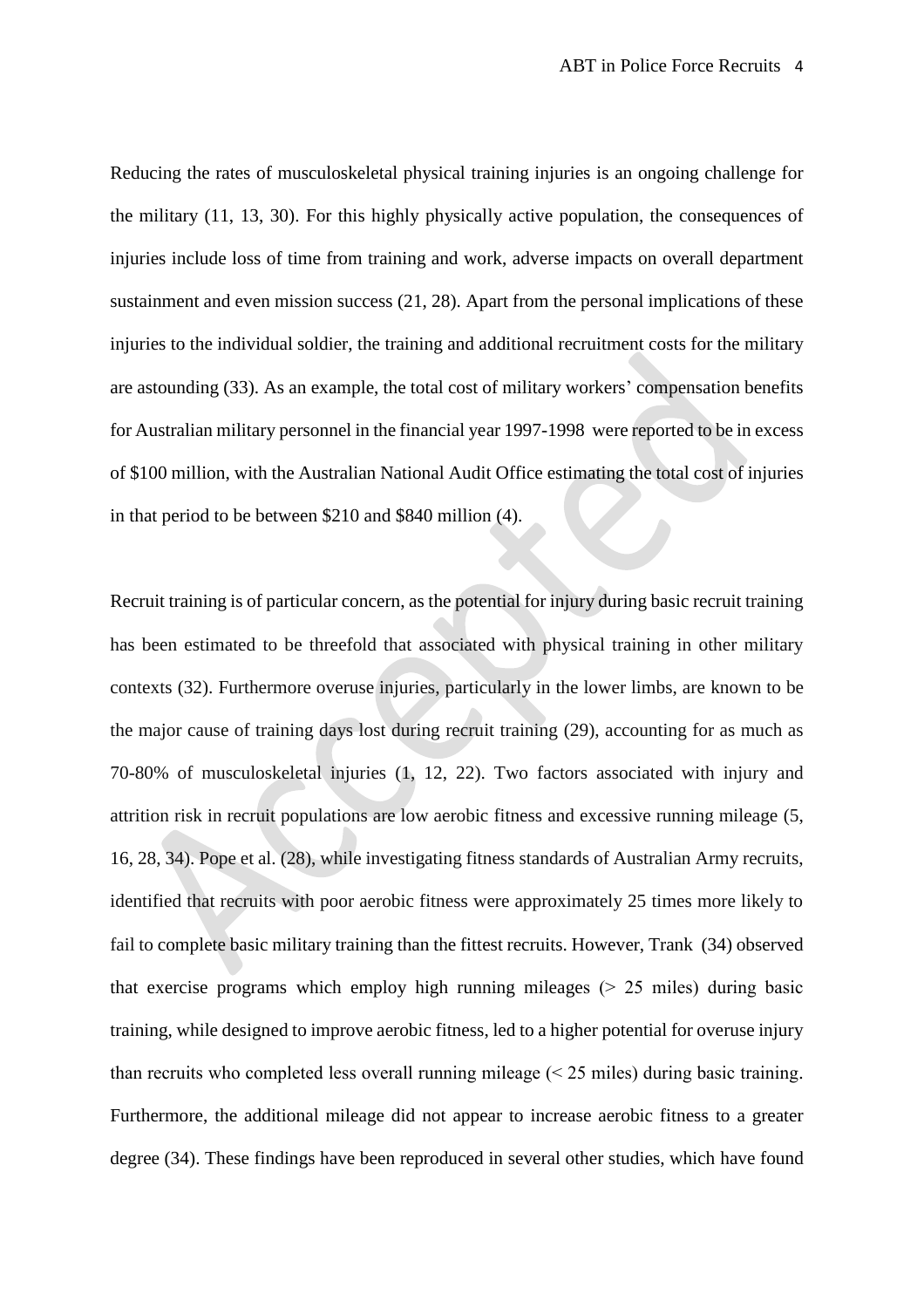that the potential for injury increases disproportionally with increasing running mileage, once a certain threshold is reached, with little additional fitness benefit [\(8,](#page-18-7) [12,](#page-18-4) [31\)](#page-19-8).

Thus, a dilemma exists – on the one hand, it would appear that aerobic fitness must be increased to reduce risks of injury and attrition in military training contexts, but on the other hand, traditional approaches to achieving this goal, involving group running, themselves cause injuries. In response to this dilemma, physical conditioning regimes for military populations are beginning to use Ability Based Training (ABT) [\(9,](#page-18-8) [15,](#page-18-9) [17,](#page-18-10) [18,](#page-19-9) [23\)](#page-19-10), often incorporating intermittent, high intensity, short distance running training (interval training) rather than longer distance intervals or continuous running. ABT is a conditioning model where physical conditioning programs are tailored to the ability level of the individual within a group [\(18,](#page-19-9) [23\)](#page-19-10), and interval training that is well matched to assessed ability levels can be a valuable component of this model. The ABT approach removes the 'one size fits all' approach to physical conditioning programs; an approach that is known to cause injuries within tactical populations [\(27\)](#page-19-11).

Ironically, ABT programs typically determine an individual soldier's fitness, and hence ability group, based on a standard distance-run for time (e.g. 1-mile) [\(9,](#page-18-8) [15,](#page-18-9) [17,](#page-18-10) [18\)](#page-19-9). However, it should be noted that urban warfare and fire and movement tasks demand intermittent, high intensity efforts for which a long slow continuous training methodology may not be the most appropriate. As such, the current measures for determining ABT groups may not provide a good indication of the capacity of individuals in relation to the intermittent, high intensity, short duration physical activities that are often a key component of ABT conditioning for these populations. Thus a timed-run for distance may constitute a poor basis for determining ability groups for an intermittent training stimulus.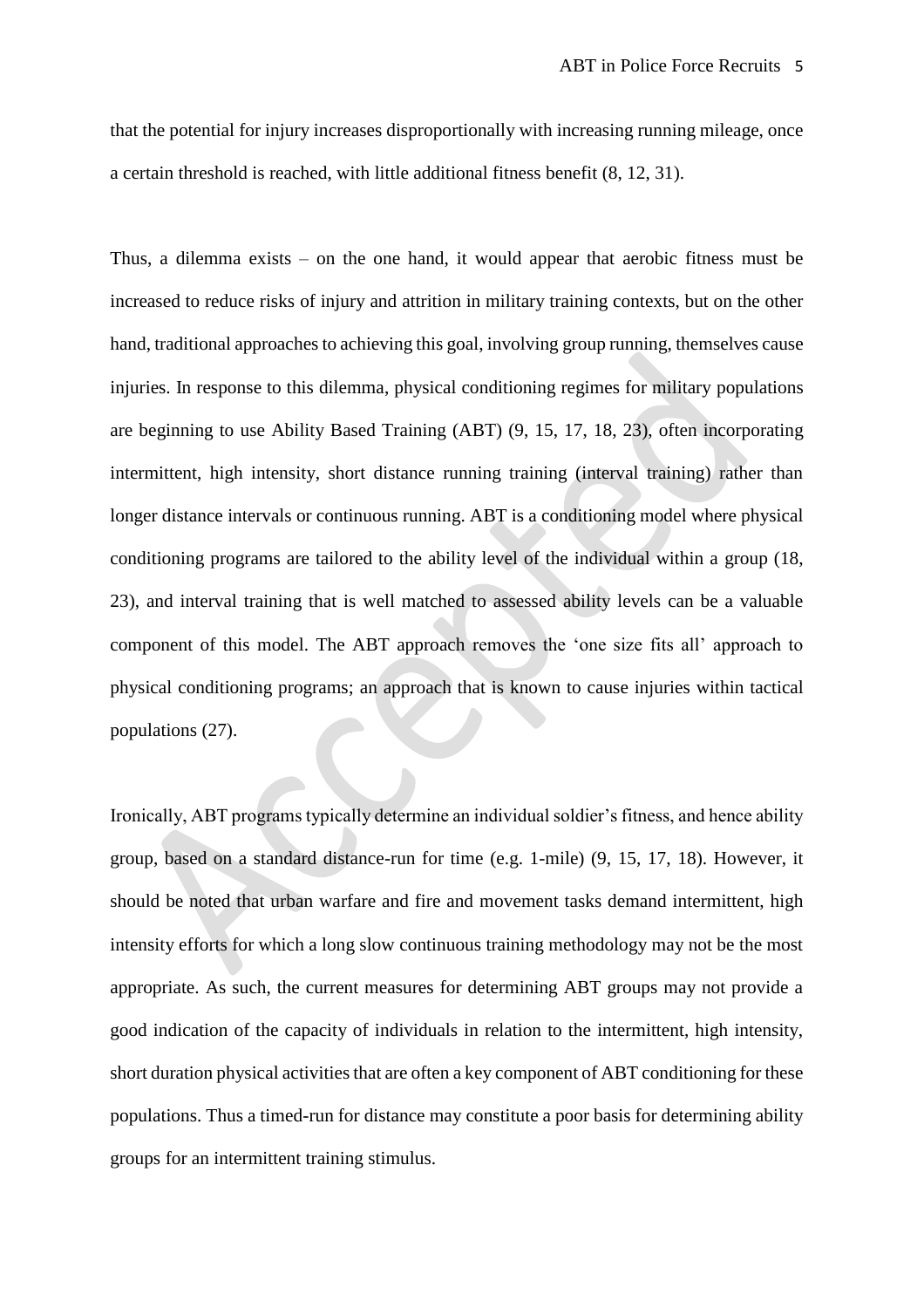Law enforcement agencies have similar injury concerns [\(16,](#page-18-6) [25\)](#page-19-12) to those of the military with one police force estimating an average cost to recruit and train a police recruit at \$85,000 per recruit [\(35\)](#page-19-13). On this basis, the use of ABT may again be of value. However, once again policing is considered to be an occupation that involves physical tasks of an intermittent nature [\(2\)](#page-18-11). Typically, police officers may be required to run short distances at maximal effort to 'get to the problem', followed by explosive tasks such as 'take-downs', wrestling, pushing and pulling and bending and twisting to 'control and remove the problem' [\(2\)](#page-18-11).

For these reasons, metabolic fitness assessments that are intermittent in nature are becoming more commonly used in law enforcement [\(26\)](#page-19-14). However, this development contrasts sharply with the fact that currently published ABT protocols are typically based on assessments using continuous running tests, like a 1 mile run [\(9,](#page-18-8) [15,](#page-18-9) [17,](#page-18-10) [18\)](#page-19-9). Furthermore, publications directly verifying a positive impact of ABT approaches on metabolic fitness and injury rates are limited, as the observed differences in these outcomes between traditional non-ABT training programs (typically employing a 'one size fits all' methodology for run training) and ABT programs are frequently confounded by other differences between the programs [\(9,](#page-18-8) [15,](#page-18-9) [17\)](#page-18-10). As an example, Harman et al. [\(9\)](#page-18-8) compared the differences between two conditioning programs, an Army Standardized Physical Training program and a Weight-Based Training program where there were not only differences in running formats but also in the nature of neuromuscular exercises selected and in the overall daily training schedule.

The aim of this study was therefore to assess the impact of an ABT run training program, in which ability groups were established based on results of an intermittent fitness assessment, on the metabolic fitness and injury rates of police recruits undergoing basic training. This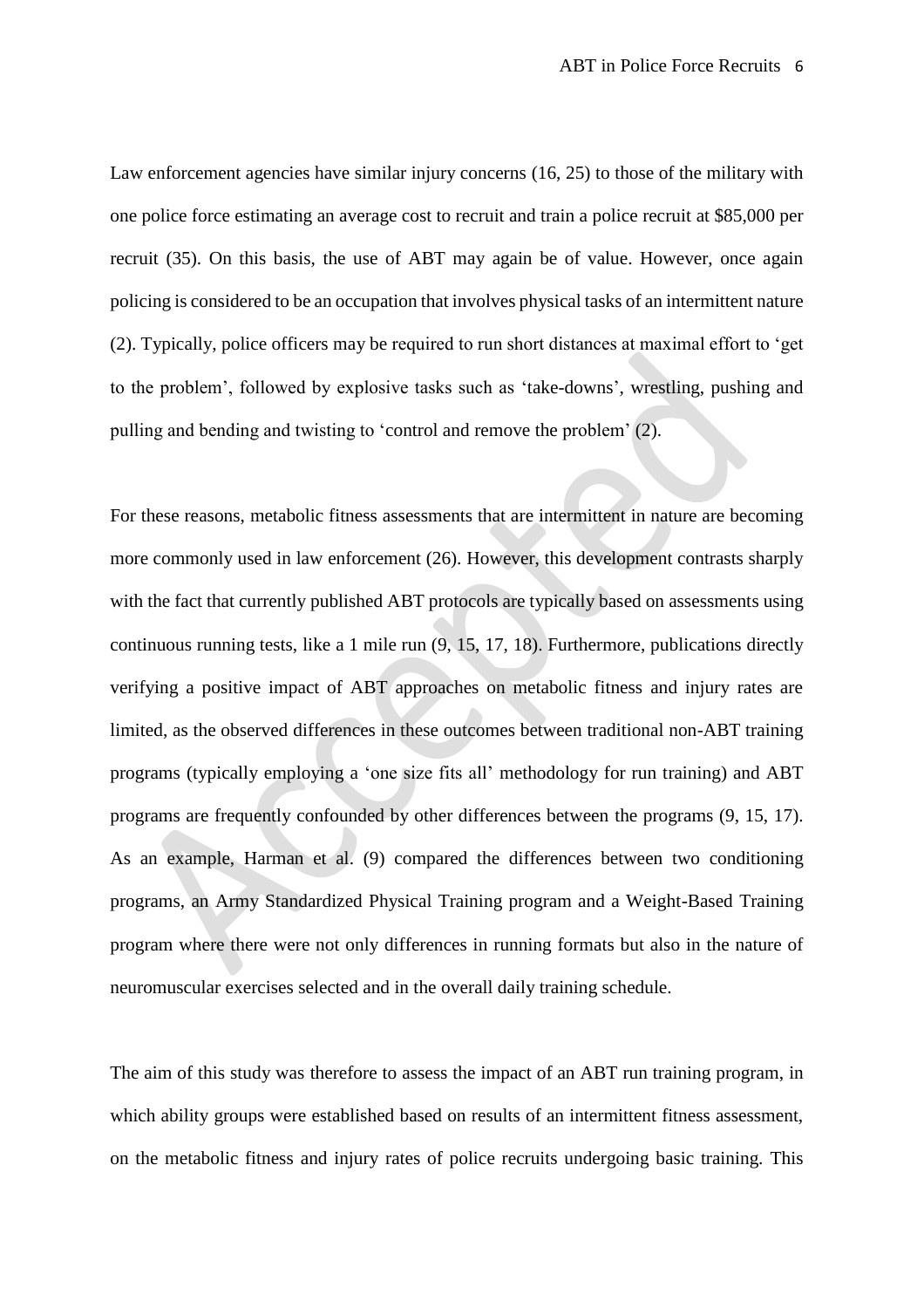knowledge may assist the Tactical Strength and Conditioning Facilitator and other strength and conditioning professionals involved in the conditioning of tactical personnel in the design, and justification for use, of ABT training programs derived from an intermittent fitness assessment. It was hypothesized such an ABT program would improve the metabolic fitness and reduce the injury rates in recruits to a greater extent than a program primarily involving traditional group running sessions.

#### METHODS

#### *Experimental Approach to the Problem*

A randomized control trial was conducted to determine the impact of an ABT program on the metabolic fitness levels and musculoskeletal injury rates of police recruits undergoing training with new recruits randomly assigned to one of two groups (control group and intervention group). The control group completed the current police conditioning program, which included general resistance exercises (like push-ups and sit-ups) and group runs for aerobic fitness. The intervention group also completed the current police recruit conditioning program with one exception. All group runs were replaced with an ABT program devised from their 30-15 Intermittent Fitness Test  $(30-15_{\text{IFT}})$  results. Metabolic fitness standards and changes were determined by 20 m Progressive Shuttle Run Test (PSRT) or 'Beep' test results conducted pre and post the 10 week intervention. Injury rates were determined though the Academy Accident and Incident forms submitted over the intervention period with this data used to compare injuries sustained between the two groups.

#### *Subjects*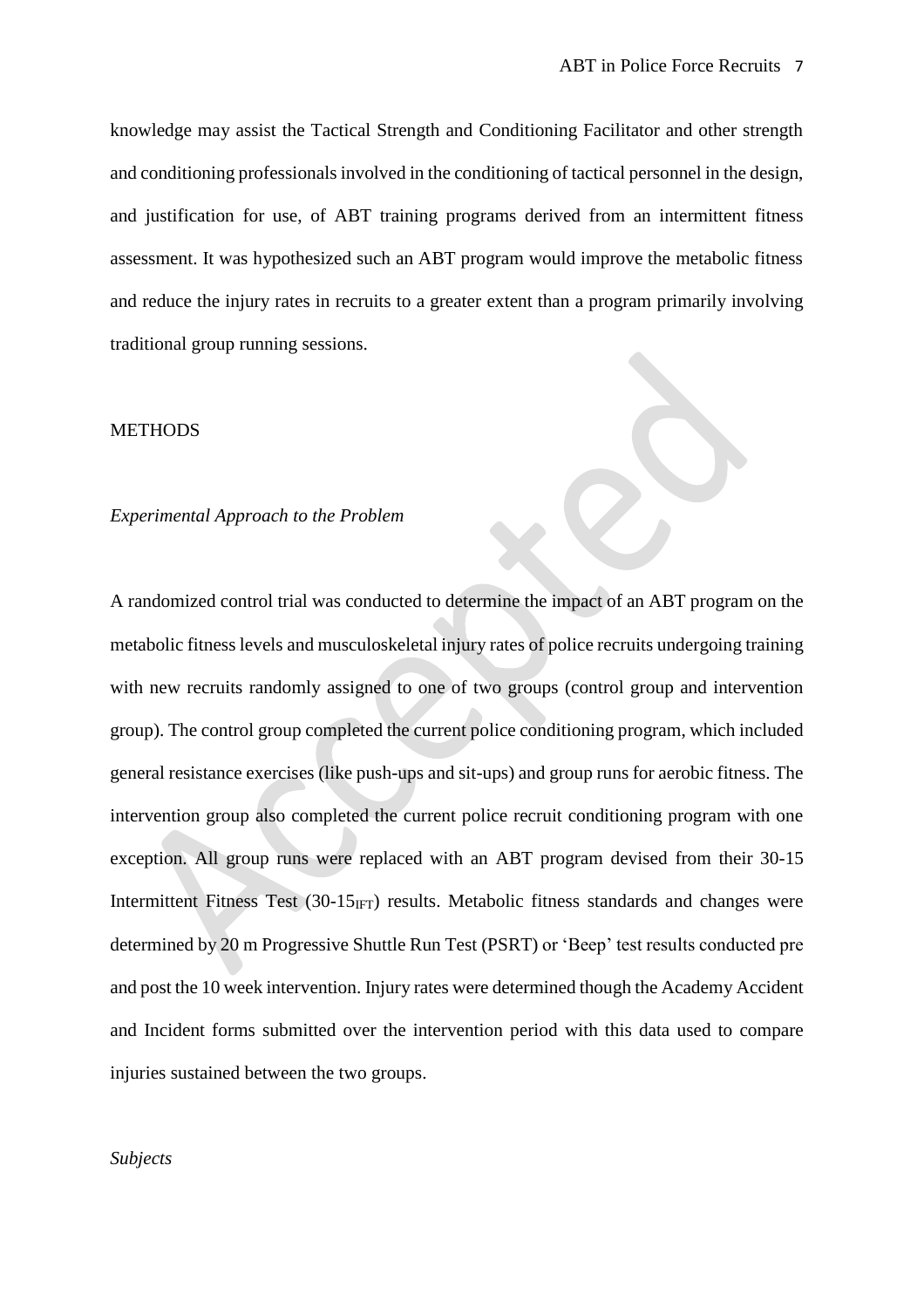A total of 287 police recruits, drawn from two police recruit training sessions, Session 1  $(n=54)$  and Session 2 (n=233), participated in this study. These recruits were undergoing fulltime training at an Australian Police Academy. Recruits in Session 1 completed a different police education and training program compared to Session 2, with Session 2 recruits having a greater emphasis on defensive tactics and marksmanship. Due to the nature of the population and security precedence no demographic information on these recruits was available. However all recruits did meet the necessary entry requirements for age (a minimum of 18 years and 4 months of age), had completed a health clearance from a General Practitioner and had completed a full medical assessment provided by an external provider.

Institutional Board approval for their research was provided by the Bond University Research Ethics Committee (RO1596) and all participants were read an explanatory statement subsequent to giving voluntary informed consent for their participation.

# *Procedures*

Participants in Session 1 and Session 2 were divided into tutor groups prior to reporting for physical training by Academy staff, who were blinded to the study. These tutor groups were then randomly assigned by the research team, who were blinded to the tutor group compositions, to Group A (control) or Group B (intervention). Both the control and intervention groups were blinded to the type of training they were completing, knowing only that they were completing physical training sessions as part of their recruit training. Group A completed the standard physical training protocol as per the current Academy recruit physical training program. This program included a strength program (push-ups, lying pull-ups and sit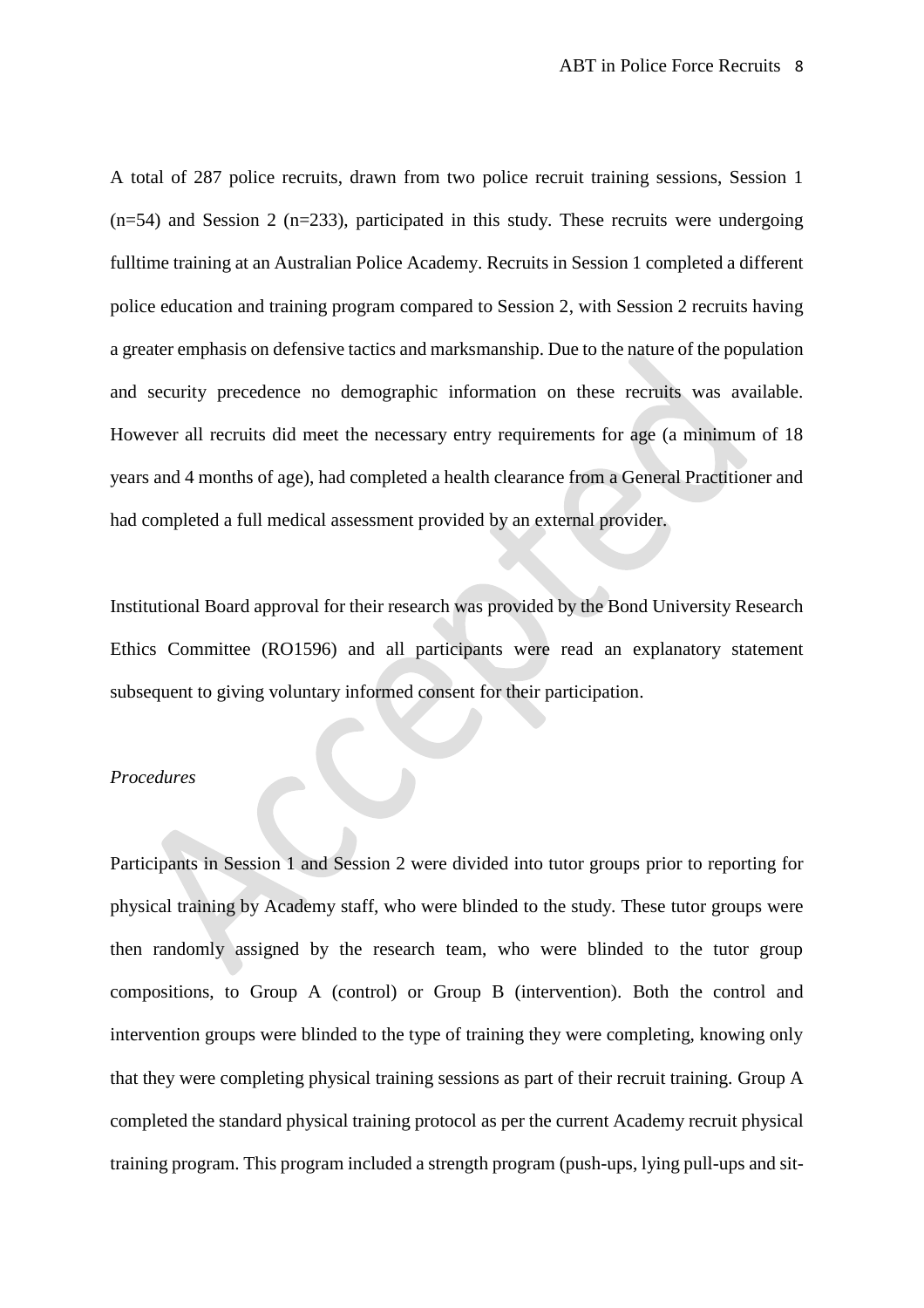ups) and a running program consisting of long-slow distance running and long (400 m) and short (20 m) interval running  $(-60 \text{ minutes in length})$ . Group B completed the same warm-up and strength-training program; however a specifically designed ABT program replaced the current running training in Weeks 1-4 and Weeks 6-9 (~45 minutes in length). Both groups completed their allocated physical training once per week over 10 weeks as scheduled in the recruit training program. Physical training sessions typically took place first thing in the morning at around 0800 h, for a one hour period, although this was subject to change if competing priorities (like range bookings) were presented. To account for any diurnal variations between groups, both groups completed their physical training sessions in parallel. In Weeks 5 and 10 of training, all recruits completed a team challenge (e.g. a rope run) session in place of standard physical training. A Police Physical Training Instructor (PTI) conducted all physical training sessions.

Each recruit completed the  $30-15_{\text{IFT}}$  assessment as part of the Academy fitness testing regime with these results used to establish ABT protocols for the intervention group. The  $30-15_{\text{IFT}}$  is a prescriptive, intermittent fitness test developed by Buchheit [\(7\)](#page-18-12). The test has been validated as a relevant tool for interval training prescription for intermittent sports players [\(6\)](#page-18-13). In brief, the  $30-15_{\text{IFT}}$  consists of 30 second shuttle runs interspersed with 15 second passive recovery periods. Running speed commences at 8 km/h and increases by 0.5 km/hr every 45 second stage. The ABT program was based off the recruits' initial  $30\n-15<sub>IFT</sub>$  assessment score. Each Interval was derived from the following formula: *Interval distance= running speed in m/s x % of effort x duration of interval*. Running speed was derived from speeds obtained during the  $30-15$ <sub>IFT</sub> assessments. A 10 second interval was selected in order to ensure the maximum run distances would not exceed the available running track distance at the Academy. Each run cycle consisted of a 10 second run interval followed by a 10 second rest interval alternating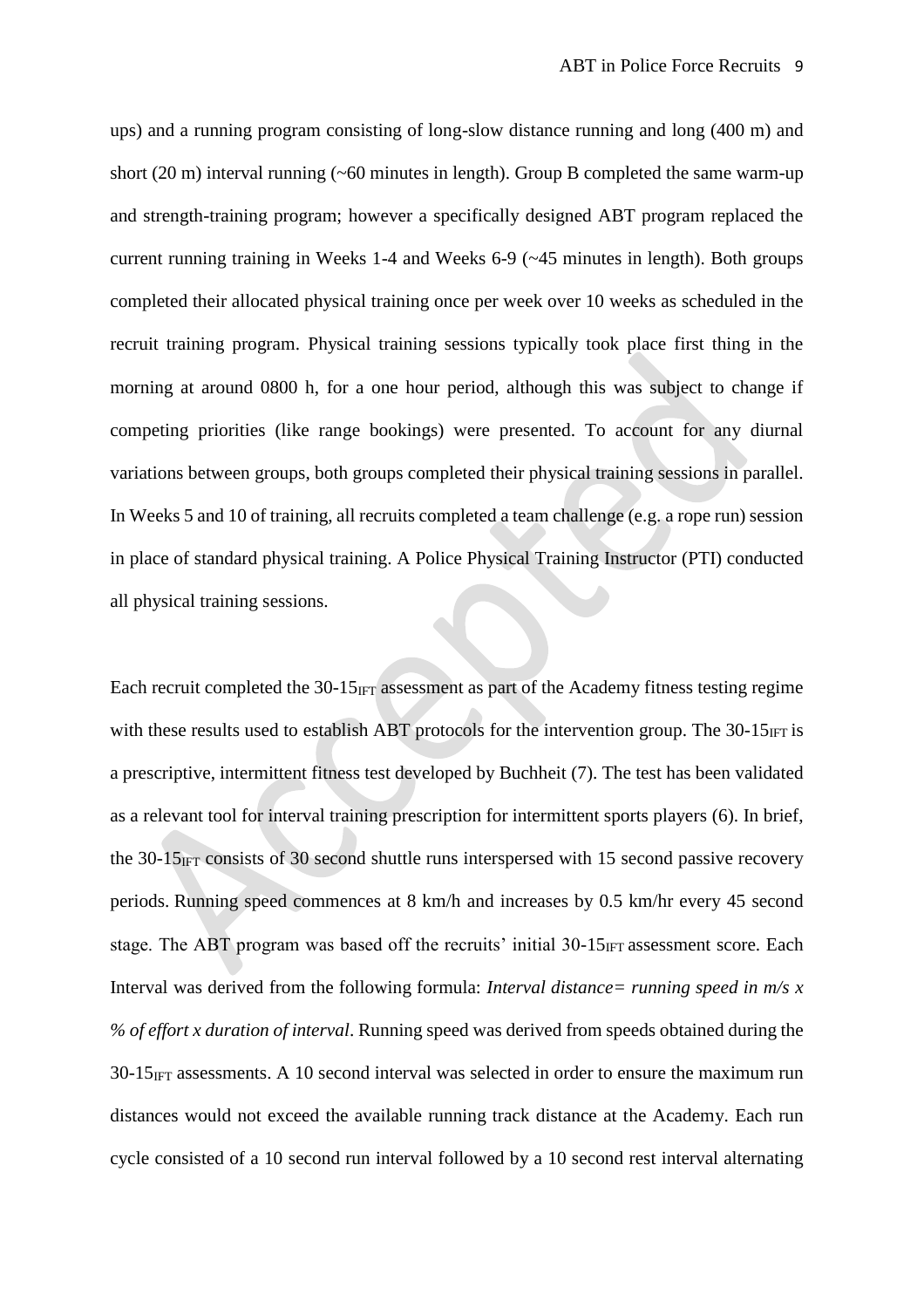continuously for 6 minutes. For Weeks 1-4, each recruit completed 2 sets of run cycles with a 2-minute rest period between each set. The percentage of effort for the run interval commenced at 90% of running speed calculated from the above formula in Week 1, increasing in running speed by 2.5% per week to a maximum of 97.5% in Week 4. From Weeks 6-9, three sets of run cycles were performed with a 3 minute rest period between each set. Similarly, the percentage of effort commenced at 92.5% of running speed and increased by 2.5% per week to reach maximal running speed (100%) in Week 9.

To measure changes in metabolic fitness, the 20 m PSRT, was conducted in the first and last weeks of the police recruit training course sessions. The testing protocols follow those described in previous literature [\(28\)](#page-19-2) and were conducted by police PTI in accordance with the number of shuttle run levels and stages completed recorded. The 20 m PSRT was selected as the outcome measure for several reasons. Firstly, this is a test commonly employed in tactical occupations [\(3,](#page-18-14) [10,](#page-18-15) [20\)](#page-19-15). Secondly, 20 m PSRT scores are the current standard unit of measure by this police academy. Thirdly, the assessment has been shown to be a valid and robust predictor of  $VO<sub>2max</sub>$  in adults [\(19\)](#page-19-16).

Injury data were collected using the standard Charles Sturt University Accident and Incident form in accordance with normal Academy protocols. Recorders and data processors were blinded to the research and the participants. Upon cohort graduation, injury data were provided to the research team.

#### *Statistical Analysis*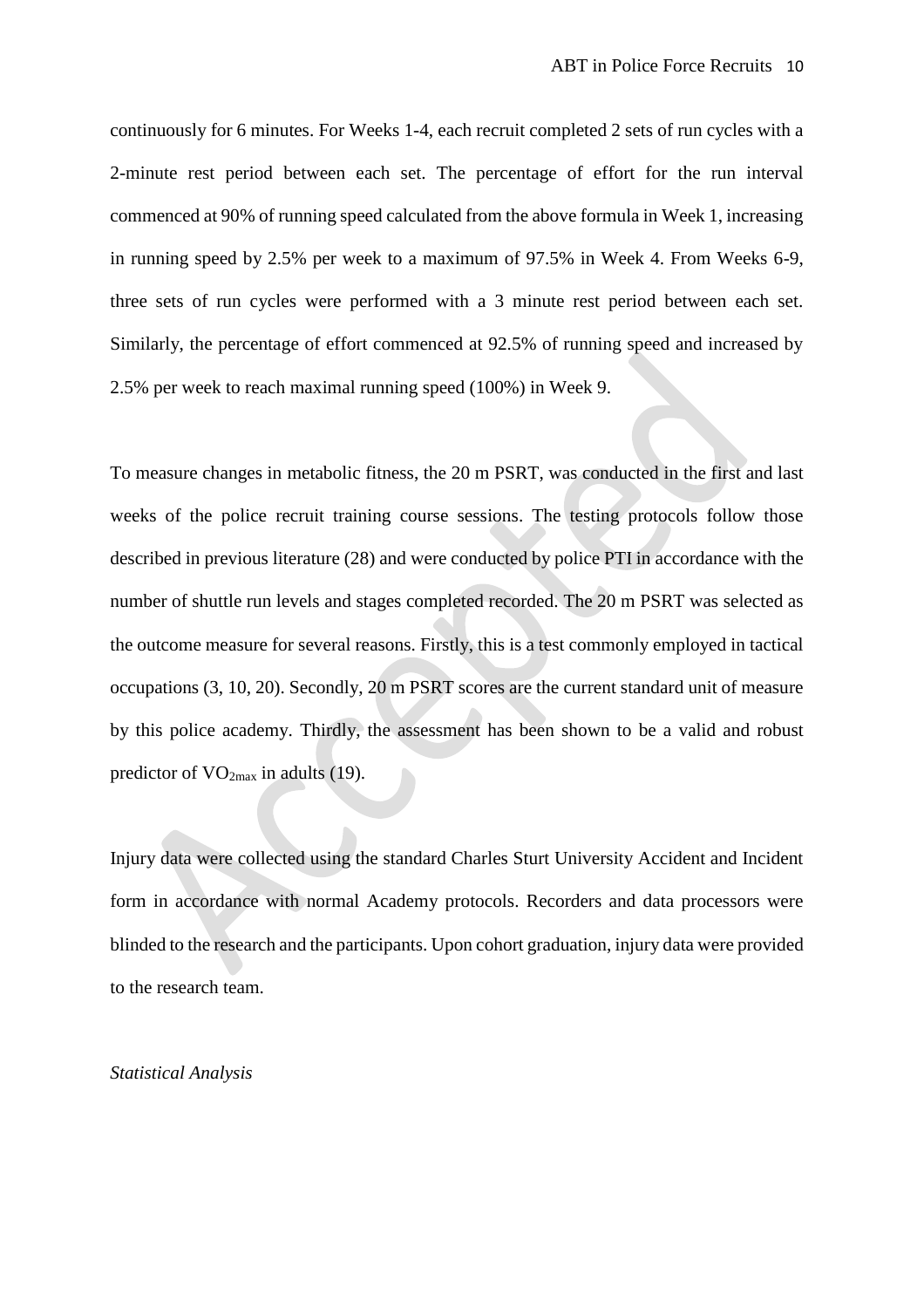Collected injury data were reviewed to remove any non-musculoskeletal data. As examples illness, fainting and hand laceration data were removed. Only data detailing injuries to the musculoskeletal system were retained. For incidences where a single member had sustained more than one musculoskeletal injury, each injury was considered a separate injury if it occurred on a different date to a different body site. If multiple injuries occurred on the same day the leading site of injury, as detailed in the Accident and Incident form, was given precedence. Statistical analyses were performed using IBM SPSS Software Version 20. Before any comparative analyses were conducted, consideration was given to the assumption of normality and the assumption of homogeneity of variances. Independent samples t-test for equality of means was used to compare differences between Group A and Group B before and after the intervention and paired t-tests were used to compare changes within groups. Pearson's Chi-Squared tests (2x2) were used to determine potential significance in the number of injuries sustained between cohorts. Relative risks of injury were calculated by groups using MedCalc® software. Due to differences in training programs Session 1 and Session 2 data were not pooled and were therefore analyzed separately. With power set at 0.8, effect size at 0.3 and alpha level at 0.05 the required number of recruits per group was 90. Statistical significance was set at  $p<0.05$ .

# RESULTS

When viewed per session, injury rates between the two cohorts were similar (Session 1  $n=5$ ) or 9%: Session 2 *n=*19 or 8%). However, injury rates were noticeably lower for the intervention groups. Of the 54 recruits in Session 1; four recruits (14%) in the control group suffered an injury while only one recruit (4%) was injured in the intervention group. For Session 2; 12 recruits (10%) in the control group suffered an injury and seven recruits (6%)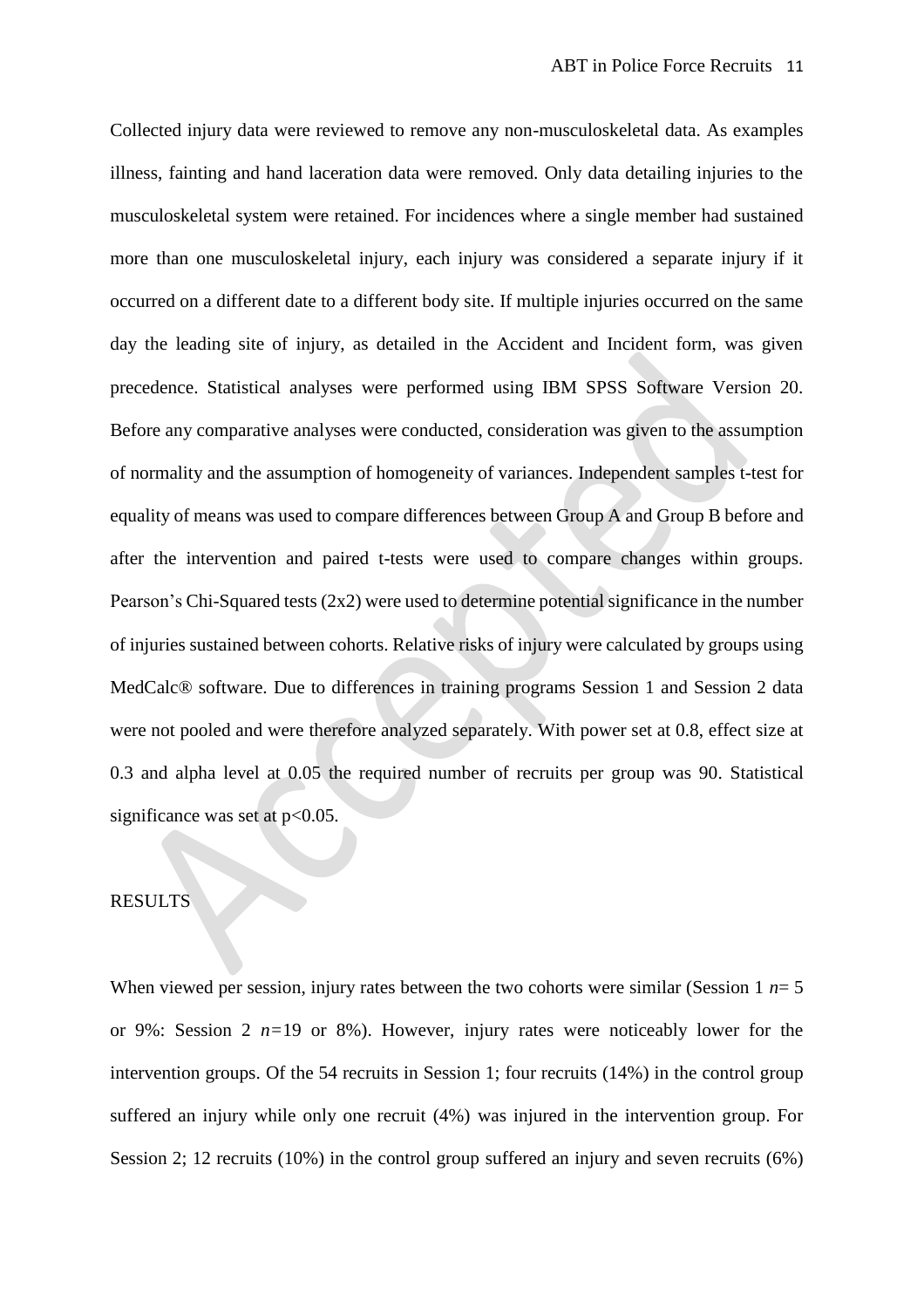in the intervention group were likewise injured. While noticeable, the number of injuries between groups did not reach a level of significance (Session 1;  $x^2(1)=1.533$ ,  $p=0.216$ : Session 2;  $x^2(1)=1.252$ ,  $p=0.263$ ). This is unsurprising given the small number of injuries sustained. Considering this the relative risk (RR) for the intervention groups were lower when compared to the control groups in both Session 1 (RR=  $0.31: 95\%$  CI,  $0.38-2.58$ , p= $0.28$ ) and Session 2  $(RR= 0.59: 95\% \text{ CI}, 0.24-1.43, p=0.24)$ . No data was available on the severities of the injuries, with the sites of injuries similar between cohorts. The natures of injuries sustained are listed in Table 1.

Due to a total of 24 injuries across both cohorts and an additional 27 incomplete data sets (e.g. a recruit did not complete their initial or final assessment with the cohort due to various scheduling reasons), 51 data sets were excluded. The remaining 236 recruits, coming from the two separate recruit programs (Session 1: n=45: Male=35 Female=10 / Session 2: n=191; Male=118, Female=73), were retained for assessment of changes to aerobic fitness.

Excluding the two combined sessions in Weeks 5 and 10, recruits undertaking the standard physical training program completed a total distance of 28.5 km over the program duration. In comparison the ABT group completed a mean total distance of 16.3 km  $(\pm 1.3 \text{ km})$  with the least fit recruits running a total of 14.2 km and the fittest recruits running 18.5 km.

In both the Session 1 cohort (CG n=25: IG n=20) and Session 2 cohort (CG n=96: IG n=95), no difference in initial fitness levels were found between the groups (Session 1; t(39)=0.451,  $p=0.655$ : Session 2;  $t(189)=1.004$ ,  $p=0.317$ ). Likewise, there were no significant differences in initial 30-15 $_{\text{IFT}}$  scores between CG and IG groups (Session 1; t(19)=1.8, p=0.09: Session 2;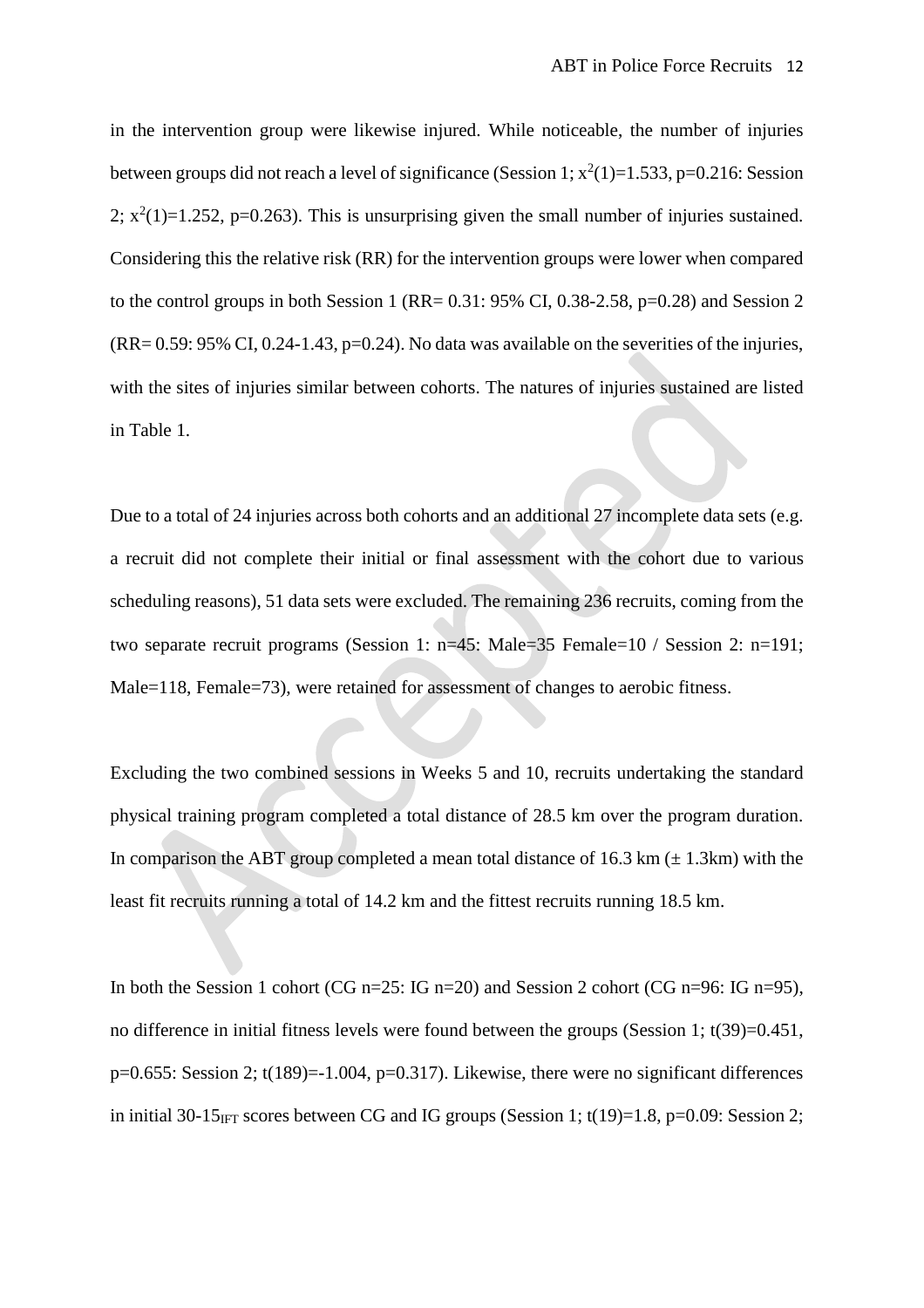$t(94)=1.569$ ,  $p=0.120$ ). Descriptive statistics and values of the parameters measured before (and after) the 10 weeks of training are shown in Table 2.

Following the 10 weeks of physical conditioning, aerobic fitness did not improve significantly within the CG ( $p=0.476$ ) or IG ( $p=0.493$ ) for Session 1 (Figure 1). The mean number of shuttles completed on the 20 m PSRT for the Session 1 CG was  $63.44 \ (\pm 17.30)$  shuttles at Week 1 and  $65.40 \ (\pm 18.26)$  shuttles at Week 12 of the training program. The Session 1 IG completed 60.94 ( $\pm$  17.42) shuttles at initial testing and 63.00 ( $\pm$  19.24) shuttles at follow-up.

For Session 2, aerobic fitness improved significantly within the CG ( $p = 0.001$ ) and IG (p<0.001) following the 10 weeks of PT (Figure 2). The mean number of shuttles completed on the 20 m PSRT for the Session 2 CG was  $63.32 \ (\pm 15.70)$  shuttles at Week 1 and  $67.48 \ (\pm 1.5)$ 15.95) shuttles at Week 10. The Session 1 IG completed 60.98  $(\pm 16.45)$  shuttles at initial testing and 70.11 ( $\pm$  16.54) shuttles at follow-up.

There was no significant improvement differences in aerobic fitness between the CG and IG for Session 1 participants following the intervention  $(t(39)=0.402, p=0.690)$ . Likewise, while the IG did improve their results to a greater extent, there was no significant differences in aerobic fitness between the CG and IG for Session 2 participants following the intervention  $(t(189)=1.119, p=0.265).$ 

## DISCUSSION

The aim of this study was to assess the impact of an ABT run training program, in which ability groups were established based on results of an intermittent fitness assessment, on the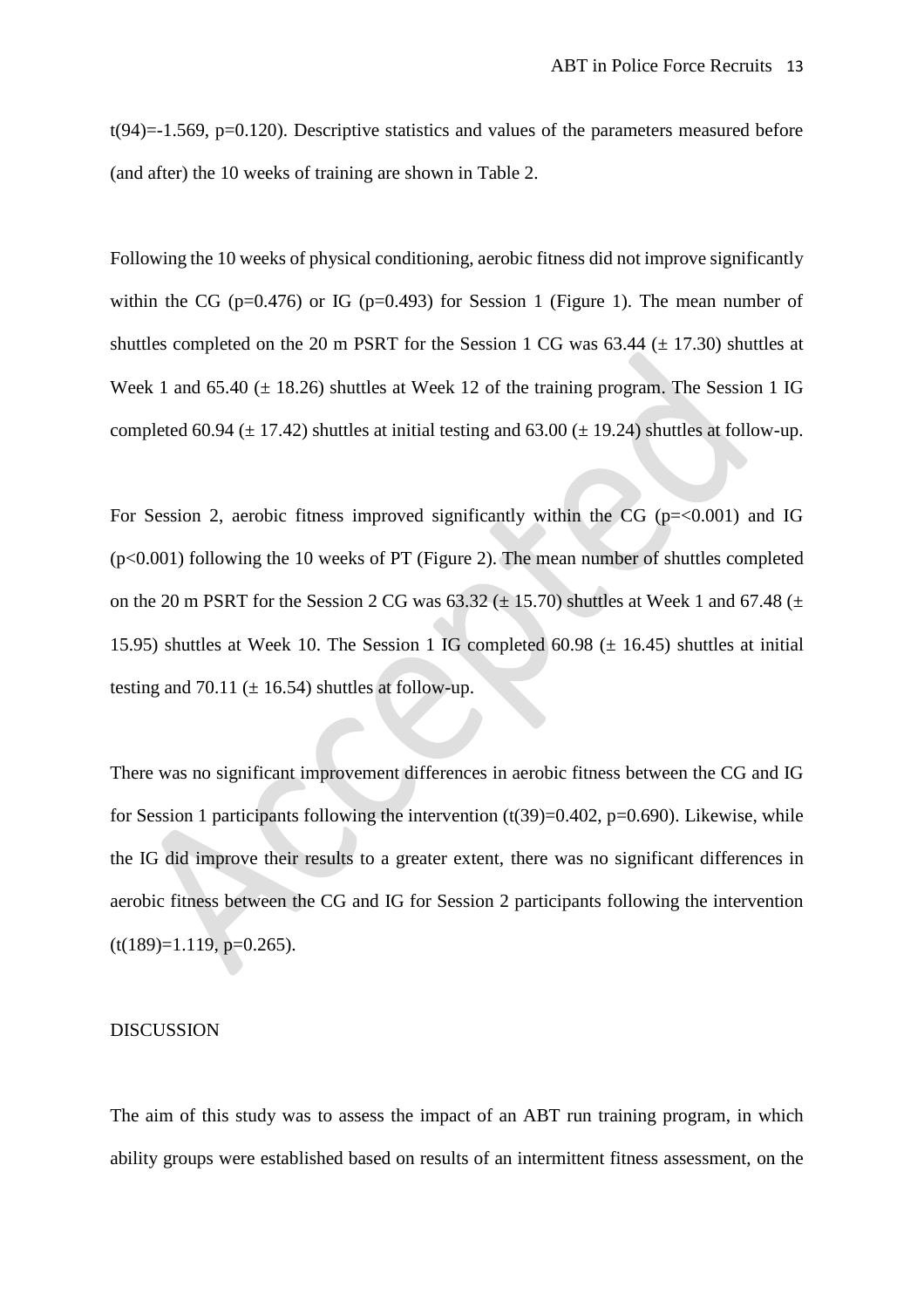metabolic fitness and injury rates of police recruits undergoing basic training. It was hypothesized that such an ABT program would improve the metabolic fitness and reduce the injury rates in recruits to a greater extent than a program primarily involving traditional group continuous running sessions. This hypothesis was partially proven. The ABT program did show a lower injury rate and significantly lower relative risk when compared to the continuous running program. However, gains in metabolic fitness between the two groups were similar.

In Session 1, there were no significant differences or improvements in aerobic fitness between the control and intervention groups after 10-weeks of physical training. However, participants in Session 2 significantly improved their aerobic fitness regardless of the training regime followed. A potential reason for the differences in aerobic fitness gains between cohorts in Session 1 and Session 2 may be the nature of the training undertaken, with Session 2 having a more active program through incorporation of marksmanship activities, defensive tactics training and increased police scenario activities. These activities may have contributed to the overall training effect, through incidental loading [\(14,](#page-18-16) [24\)](#page-19-17).

While the session type and subsequent training did not influence overall injury ratios (Session  $1 = 9\%$  of cohort: Session  $2 = 8\%$  of cohort), there were notable differences in the number of injuries sustained between control and intervention groups where, in both Sessions, the intervention group sustained fewer injuries than the control group and were at a significantly lower relative risk of injury. A potential reason for this reduction in injuries is the reduced distances run during the ABT training for the less fit participants. With the majority of recruit injuries during training considered to come from the recruits with the lowest levels of fitness [\(12,](#page-18-4) [28\)](#page-19-2), reducing the running distance in this population, may provide a sufficient training stimulus while limiting the potential for overuse injuries.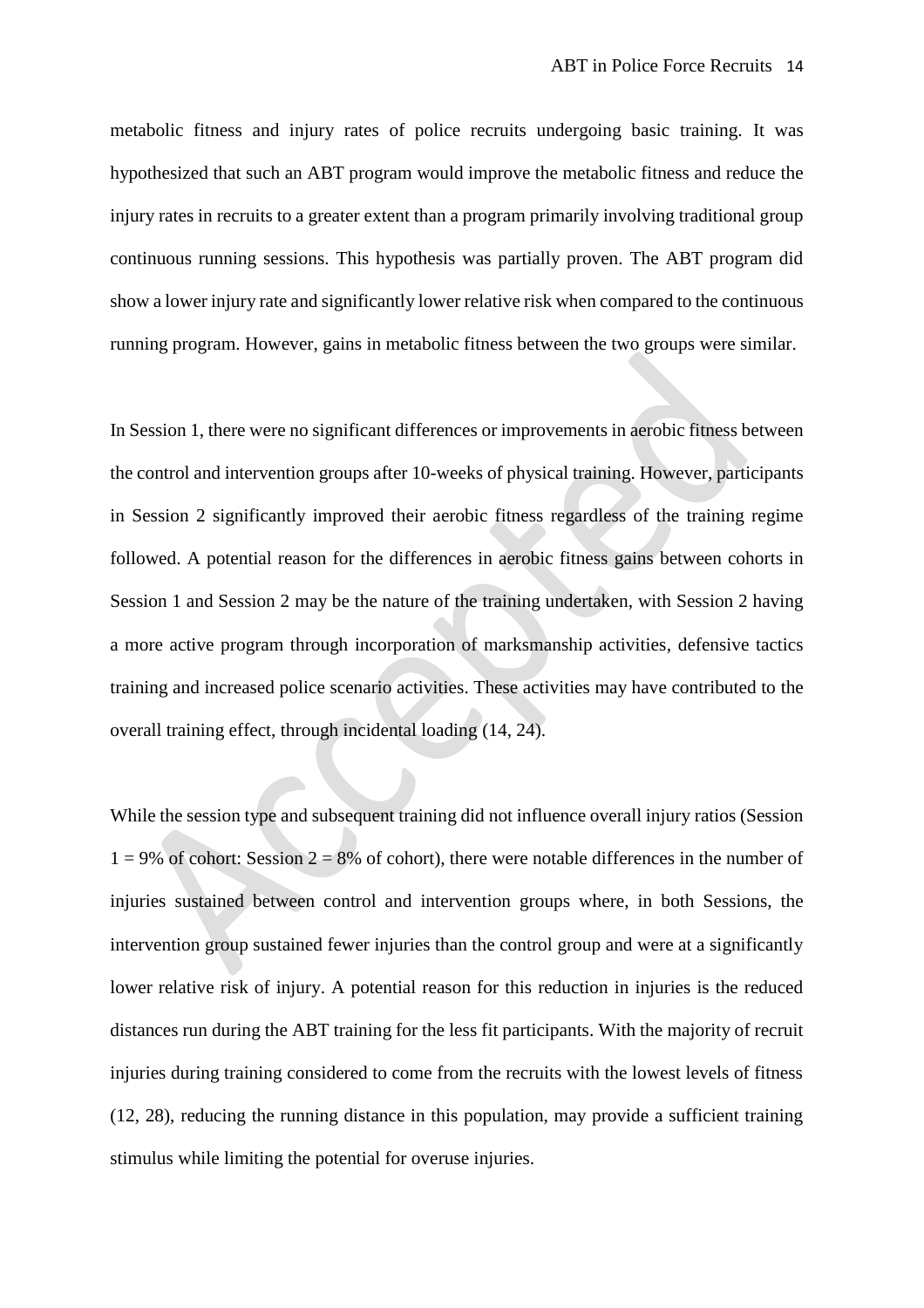Results of this study concur with previous military literature regarding running mileage and aerobic fitness, and also ABT and physical readiness. Research by Trank et al. [\(34\)](#page-19-7) found that military recruits who ran half (or less) the number of miles had a significantly lower incidence of injury, and their improvements in final run times did not differ from those recruits who had the highest run mileage. These findings are commensurate with our study whereby the ABT group ran an average of 43% less distance than the standard training group and the least fit of the ABT group running 50% less distance.

In terms of ABT and physical readiness, several recent papers [\(9,](#page-18-8) [15,](#page-18-9) [17,](#page-18-10) [18\)](#page-19-9) have suggested that ABT allows recruits to improve their aerobic fitness, pass the required physical fitness tests, and minimise injuries that result in lost time and lower fitness levels. Similar results were found in this study with recruits in the ABT group equalling if not exceeding the metabolic fitness of their counterparts whilst sustaining fewer injuries. Unfortunately, in this training context there were no final fitness assessments that the recruits had to pass to complete training. As such comparative pass and fail rates were not available for comparison.

Implications of this study are of note to the tactical population in three key areas being; reduced costs associated with injuries, training protocols that may be more conducive to daily tasks, and time savings in recruit training. With the potential cost to recruit and train a police officer estimated at \$85,000, the reduced number of injuries sustained by the intervention ABT group could represent a cost saving of up to \$680,000 for these two training sessions alone. While this figure is based on none of the injured recruits in the control group being able to complete training, it likewise does not include any initial medical treatment and potential ongoing medical treatment and compensation costs.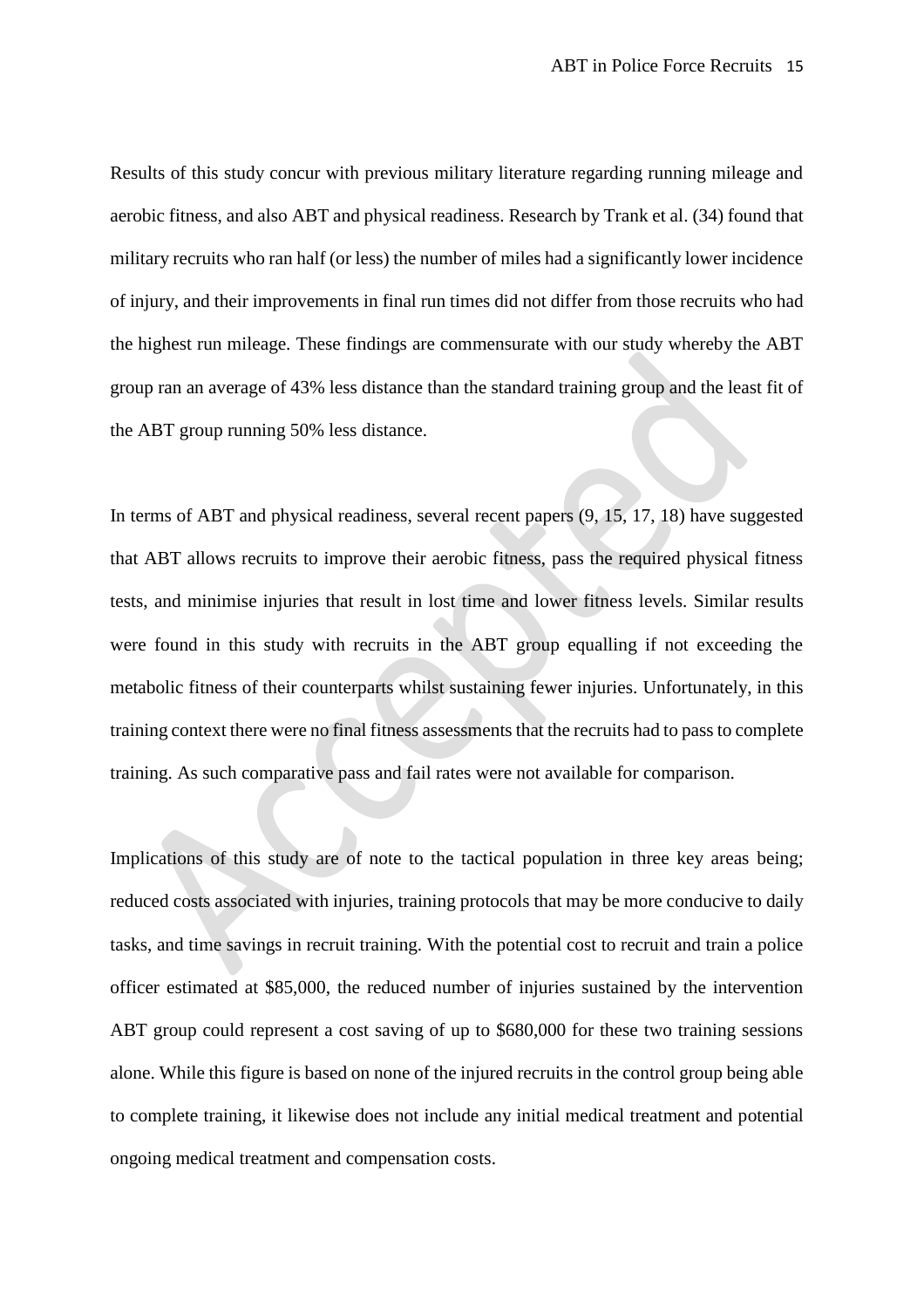The intermittent nature of the ABT intervals, derived from the  $30\n-15$ <sub>IFT</sub>, may more closely align themselves with the occupational nature of police duties. Typically, police officers are required to run short distances at maximal effort to 'get to the problem', followed by explosive tasks such as take downs, wrestling, pushing and pulling and bending and twisting to 'control and remove the problem' [\(2\)](#page-18-11). As such, these ABT intervals may be of greater benefit in metabolic conditioning for the police recruit than the longer interval and continuous group running sessions currently undertaken. Furthermore, while aerobic orientated assessments, like the 20 m PSRT are often employed due to their ability to predict injury, the  $30\n-15<sub>IFT</sub>$  has been found to provide a similar predictive ability, notably in a police population [\(26\)](#page-19-14). As such there is the potential for the  $30-15_{\text{IFT}}$  to provide be used as not only an ABT grouping tool but as a predictor of injury risk in this population.

A final consideration rests in training time saved through the use of the ABT program. With each session being approximately 15 minutes shorter, this equates to a time saving of 2h over this program (8 x PT sessions). While this amount of time may not appear large, in timecritical tactical training programs, additional hours are generally difficult to acquire. More importantly, this additional 15 minutes may be used to focus on other forms of PT that may facilitate health and prevent potential injury (stretching, pre-habilitation, or corrective technique exercises as examples).

A key limitation of this study was the inability to standardize any potential additional physical training sessions conducted by recruits in their own time. However, while these personal PT sessions may have the potential to bias the results, staff claimed that relatively few recruits found time or motivation to conduct any personal PT outside of the recruit training program.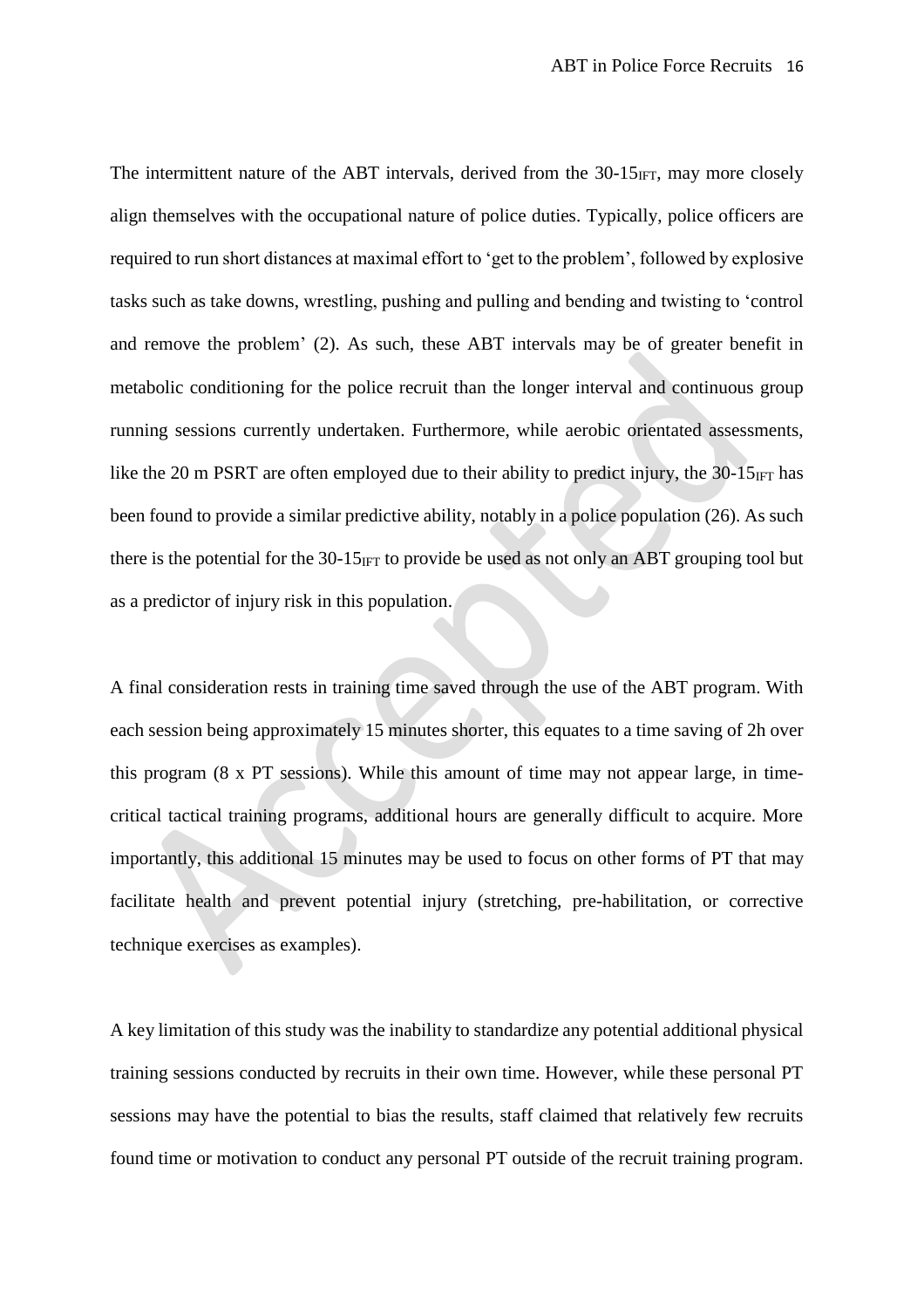A second limitation was that of gender. The results provided to the research team were gender neutral and as such no potential impact of gender was able to be determined. Considering this, police staff were able to confirm that the gender distribution was commensurate across groups. Considering this, the intent of the ABT training is to facilitate individual fitness and as such should accommodate any differences in fitness due to gender.

# PRACTICAL APPLICATIONS

As part of initial police training, new recruits participate in physical training sessions. These physical training sessions aim to physically prepare the recruits for the duties of police officers but must do so in a way that minimizes the new recruit's risk of injury. With lower fitness levels and higher running mileage associated with injury the optimization of metabolic fitness using a 'one size fits all' group running approach is questionable. The findings of this study demonstrate that an ABT program, derived from an intermittent fitness assessment, can be used with tactical or intermittent style athletes to maintain or improve metabolic fitness. Furthermore, this can be achieved in a manner that is metabolically specific, reduces the potential for injuries by reducing running mileage and catering for the fitness levels of individuals, and is time efficient.

On this basis, an ABT program, derived from the  $30-15$ <sub>IFT</sub> can be utilized by the Tactical Strength and Conditioning Facilitator (TSAC-F) or coach to replace the 'one size fits all' approach of group runs, which require greater mileage and a longer duration to achieve a similar outcome to ABT whilst simultaneously increasing the relative risk of injury. Through an ABT program derived from an intermittent fitness assessment, the metabolic fitness of recruits can be improved via an individualized metabolic conditioning dose tailored to the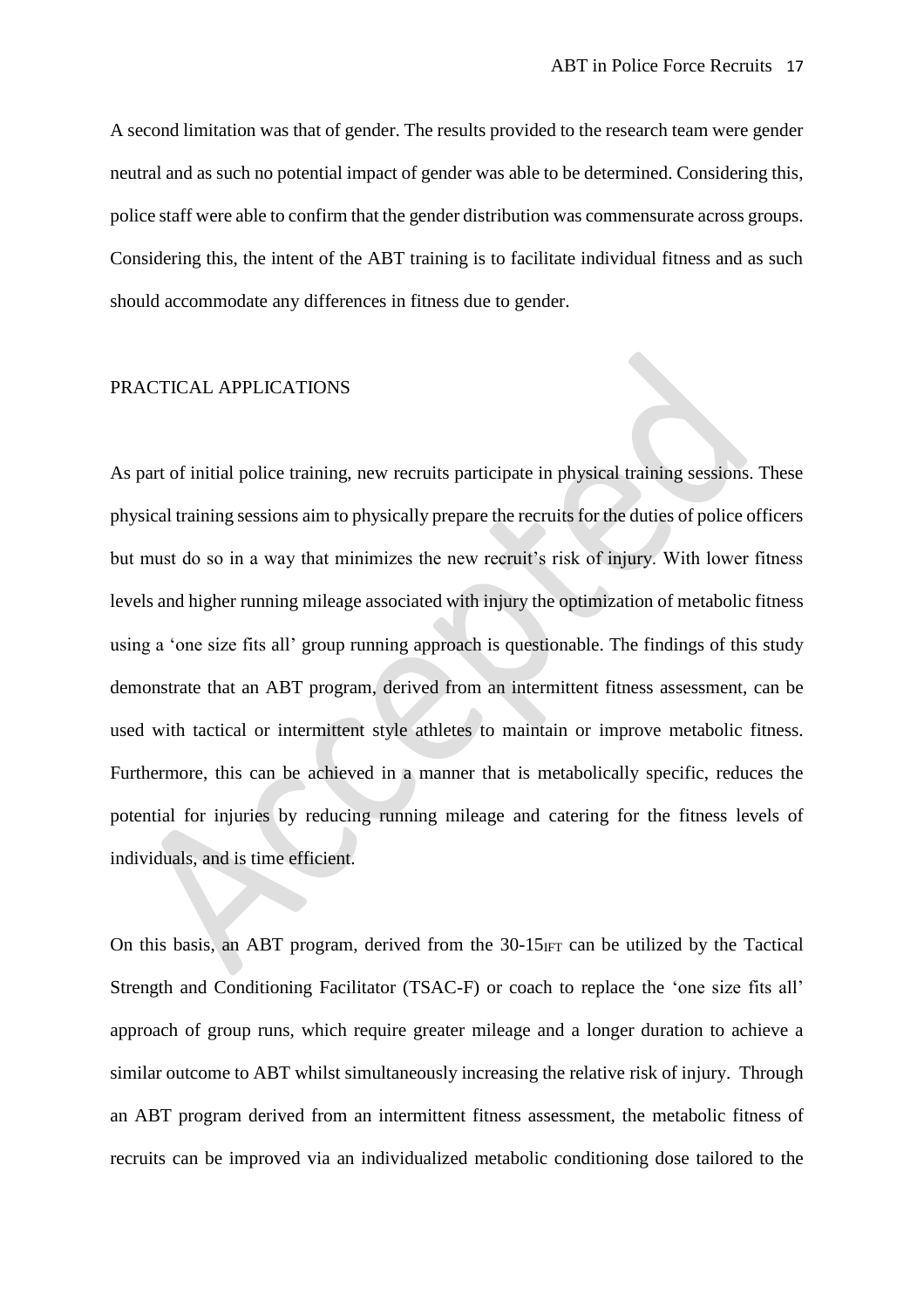ability of the individual within the group. This approach could effectively reduce relative

injury risk, reduce run mileage and even save time which can then be invested in other

conditioning requirements (like technical training, pre-habilitation, etc).

# REFERENCES

- <span id="page-18-3"></span>1. Almeida S, Williams K, Shaffer R, and Brodine S. Epidemiological patterns of musculoskeletal injuries and physical training. *Med Sci Sports Exerc* 31: 1176-1182, 1999.
- <span id="page-18-11"></span>2. Anderson GS, Plecas D, and Segger T. Police officer physical ability testing–Re-validating a selection criterion. *Policing IntJ Police Strat Manage* 24: 8-31, 2001.
- <span id="page-18-14"></span>3. Australian Army. Combat Fitness Handbook. *Land Warfare Publication - General 7-7-4*, Canberra: ACT: Commonwealth of Australia, 2005.
- <span id="page-18-2"></span>4. Australian National Audit Office. Australian Defence Force Health Services. Audit Report No. 34. Canberra: ACT: Commonwealth of Australia, 1997.
- <span id="page-18-5"></span>5. Blacker SD, Wilkinson DM, Bilzon J, and Rayson MP. Risk factors for training injuries among British Army Recruits. *Mil Med* 173: 278-286, 2008.
- <span id="page-18-13"></span>6. Buchheit M. The 30-15 intermittent fitness test: accuracy for individualizing interval training of young intermittent sport players. *JSCR* 22: 365-374, 2008.
- <span id="page-18-12"></span>7. Buchheit M. Field tests to monitor athletic performance throughout a team-sport season. *Science & Sports* 23: 29-31, 2008.
- <span id="page-18-7"></span>8. Fields KB, Sykes JC, Walker KM, and Jackson JC. Prevention of running injuries. *Current Sports Medicine Reports* 9: 176-182, 2010.
- <span id="page-18-8"></span>9. Harman E, Gutekunst DJ, Frykman PN, Nindl BC, Alemany JA, Mello RP, and Sharp M. Effects of two different eight-week training programs on military physical performance. *JSCR* 22: 524-534, 2008.
- <span id="page-18-15"></span>10. Hunt AP, Orr RM, and Billing DC. Developing physical capability standards that are predictive of success on special forces selection courses. *Mil Med* 178: 619-624, 2013.
- <span id="page-18-0"></span>11. Jones BH, Cowan DN, Tomlinson JP, Robinson JR, Polly DW, and Frykman PN. Epidemiology of injuries associated with physical training among young men in the army. DTIC Document Fort Belvoir, Virginia: Defence Technical Informationa Center, 1993.
- <span id="page-18-4"></span>12. Jones BH and Knapik JJ. Physical training and exercise-related injuries. *Sports Med* 27: 111- 125, 1999.
- <span id="page-18-1"></span>13. Jordaan G and Schwellnus MP. The incidence of overuse injuries in military recruits during basic military training. *Mil Med* 159: 421-426, 1994.
- <span id="page-18-16"></span>14. Knapik JJ, Darakjy S, and Hauret KG. Ambulatory physical activity during United States army basic combat training. *Int J Sports Med* 28: 106-115, 2007.
- <span id="page-18-9"></span>15. Knapik JJ, Darakjy S, Scott S, and Hauret KG. Evaluation of two Army fitness programs: The TRADOC standardized physical training program for basic combat training and the fitness assessment program. DTIC Document 12-HF-5772B-04. Fort Belvoir, Virginia: Defence Technical Informationa Center, 2004.
- <span id="page-18-6"></span>16. Knapik JJ, Grier T, Spiess A, Swedler DI, Hauret KG, Graham B, Yoder J, and Jones BH. Injury rates and injury risk factors among Federal Bureau of Investigation new agent trainees. *BMC Public Health* 11: 920, 2011.
- <span id="page-18-10"></span>17. Knapik JJ, Hauret KG, Arnold S, Canham-Chervak M, Mansfield A, Hoedebecke E, and McMillian D. Injury and fitness outcomes during implementation of physical readiness training. *Int J Sports Med* 24: 372-381, 2003.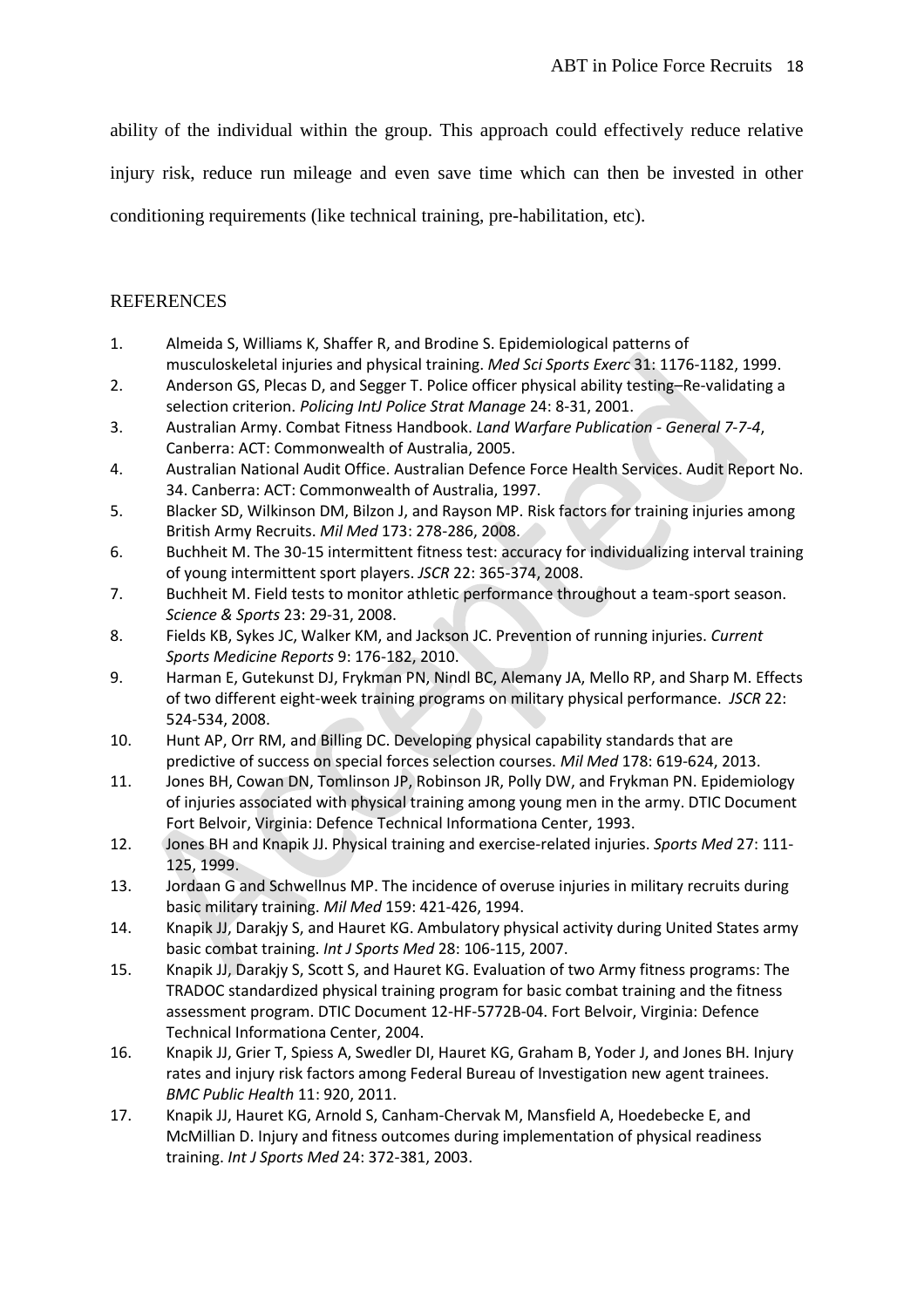- <span id="page-19-9"></span>18. Knapik JJ, Scott SJ, Sharp MA, Hauret KG, Darakjy S, Rieger WR, Palkoska FA, VanCamp SE, and Jones BH. The basis for prescribed ability group run speeds and distances in US Army basic combat training. *Mil Med* 171: 669-77, 2006.
- <span id="page-19-16"></span>19. Léger LA and Lambert J. A maximal multistage 20-m shuttle run test to predict O 2 max. *European journal of applied physiology and occupational physiology* 49: 1-12, 1982.
- <span id="page-19-15"></span>20. Meigh N, Steele M, and Orr R. Metabolic fitness as a predictor of injury risk in conditioned military trainees undertaking an arduous field training exercise. Presented at 1st Australian Conference on Physiological and Physical Employment Standards, Canberra, 2012.
- <span id="page-19-1"></span>21. Molloy JM, Feltwell DN, Scott SJ, and Niebuhr DW. Physical training injuries and interventions for military recruits. *Mil Med* 177: 553-558, 2012.
- <span id="page-19-6"></span>22. Niebuhr D, Powers T, Li Y, and Millikan A. Chapter 4: Morbidity and attrition related to medical conditions in recruits. *Textbooks of Military Medicine: Recruit Medicine*. Fort Sam Houston, Texas: Borden Institute, 59-79.
- <span id="page-19-10"></span>23. Orr R. The Royal Military College of Duntroon. Physical Conditioning Optimisation Review - Project Report. Canberra: ACT: Department of Defence, 2010.
- <span id="page-19-17"></span>24. Orr R and Moorby GM. The physical conditioning optimisation project - a physical conditioning continuum review of the Army Recruit Training Course. *Department of Defence Canberra: AUST*, 2006.
- <span id="page-19-12"></span>25. Orr R and Stierli M. Injuries common to tactical personnel (A multidisciplinary review). Presented at 2013 Australian Strength and Conditioning Association International Conference on Applied Strength and Conditioning, Melbourne: AUST, 2013.
- <span id="page-19-14"></span>26. Orr R, Stierli M, Hinton B, and Steele M. The 30-15 Intermittent Fitness Assessment as a predictor of injury risk in police recruits. Presented at The Australian Strength and Conditioning Association / Tactical Strength and Conditioning Australia Conference, Melbourne, 2013.
- <span id="page-19-11"></span>27. Pope R. *Review of Rates, Patterns, Causes & Potential Countermeasures for Injuries to Recruits at the Army Recruit Training Centre.* Wagga Wagga: Exersafe, 2007.
- <span id="page-19-2"></span>28. Pope R, Herbert R, Kirwan JD, and Graham BJ. Predicting Attrition in Basic Military Training. *Mil Med* 164: 710-714, 1999.
- <span id="page-19-5"></span>29. Ross J. A review of lower limb overuse injuries during basic military training. Part 1: Types of overuse injuries. *Mil Med* 158: 410-415, 1993.
- <span id="page-19-0"></span>30. Rudzki SJ. Injuries in Australian Army recruits. Part I: Decreased incidence and severity of injury seen with reduced running distance. *Mil Med* 162: 472-476, 1997.
- <span id="page-19-8"></span>31. Sherrard J, Lenne M, Cassell E, Stokes M, and Ozanne-Smith J. Strategic Direction and Advice for Increasing Safe Participation in Physical Activity in the Australian Defence Force: A Report for the Defence Health Services. Monash University Accident Research Centre, Melbourne: Australia, 2002.
- <span id="page-19-4"></span>32. Sherrard J, Lenné M, Cassell E, Stokes M, and Ozanne-Smith J. Injury prevention during physical activity in the Australian Defence Force. *Journal of science and medicine in sport* 7: 106-117, 2004.
- <span id="page-19-3"></span>33. Thomas J. Information paper: Cost of a new recruit. *US Army Training and Doctrine Command*. Fort Sam Houston, Texas: Borden Institute, 2008.
- <span id="page-19-7"></span>34. Trank T, Ryman D, Minagawa R, Trone D, and Schaffer R. Running mileage, movement mileage, and fitness in male U.S. Navy recruits. *Med Sci Sports Exerc* 33: 1033-1038, 2001.
- <span id="page-19-13"></span>35. Weatherburn D. *Law and order in Australia: Rhetoric and reality.* Sydney:Australia, The Federation Press, 2004.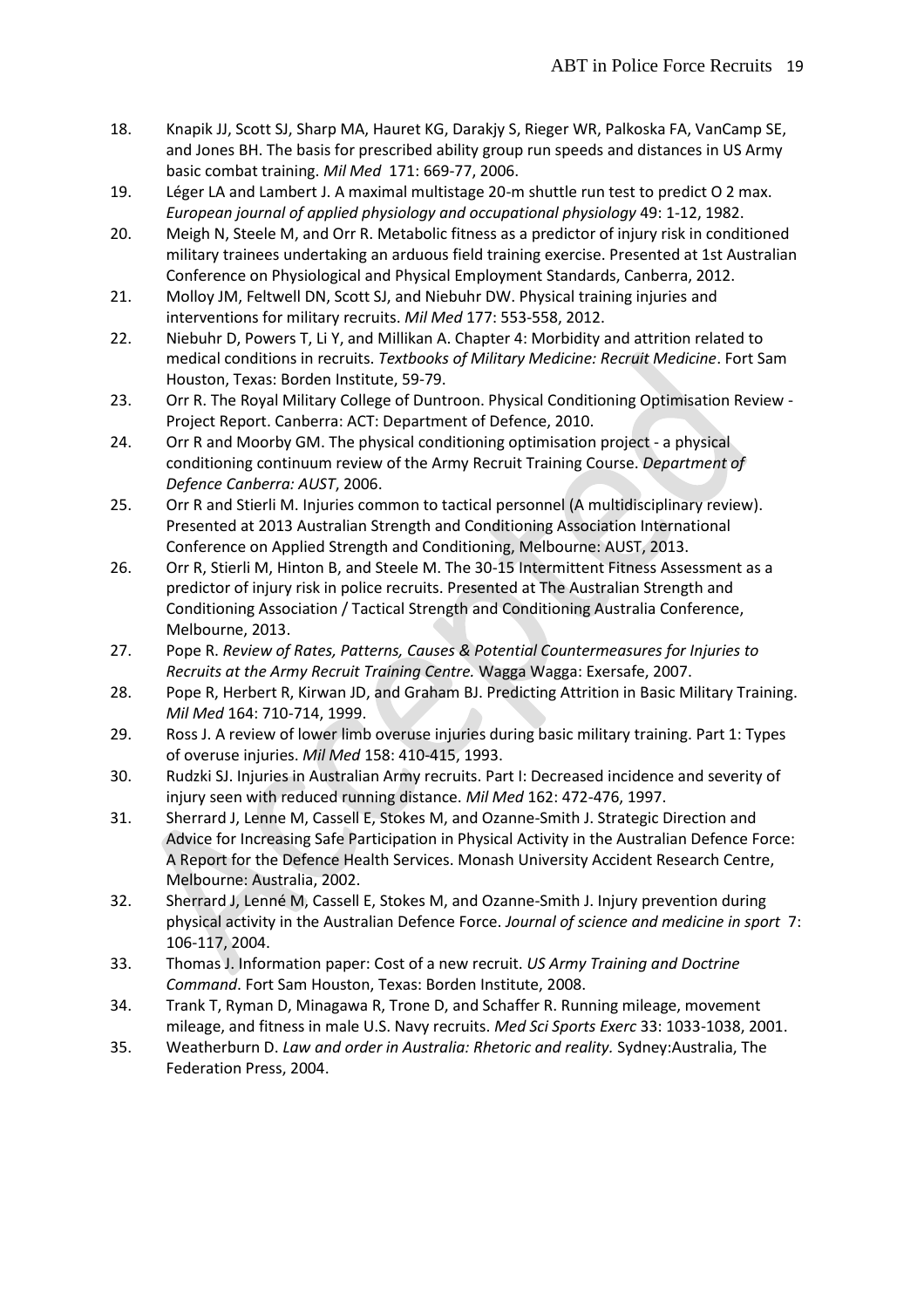|             | Session 1 |              | Session 2     |               |  |
|-------------|-----------|--------------|---------------|---------------|--|
|             | Control   | Intervention | Control       | Intervention  |  |
| Size        |           |              |               |               |  |
| n           | 29        | 25           | 118           | 115           |  |
| Injuries    |           |              |               |               |  |
| $n$ (%)     | 4(14%)    | 1(4%)        | $12(10\%)$    | 7(6%)         |  |
| Injury site | Foot x1   | Foot x 1     | Foot x1       |               |  |
|             | Knee x 2  |              | Knee x 3      |               |  |
|             | Back x 1  |              |               | Back x 2      |  |
|             |           |              | Ankle x 2     | Ankle x 1     |  |
|             |           |              | Calf x 1      | Calf x 1      |  |
|             |           |              | Lower leg x 3 | Lower leg x 2 |  |
|             |           |              | Wrist x 2     | Finger x 1    |  |

Table 1: Injuries sustained by Session and group.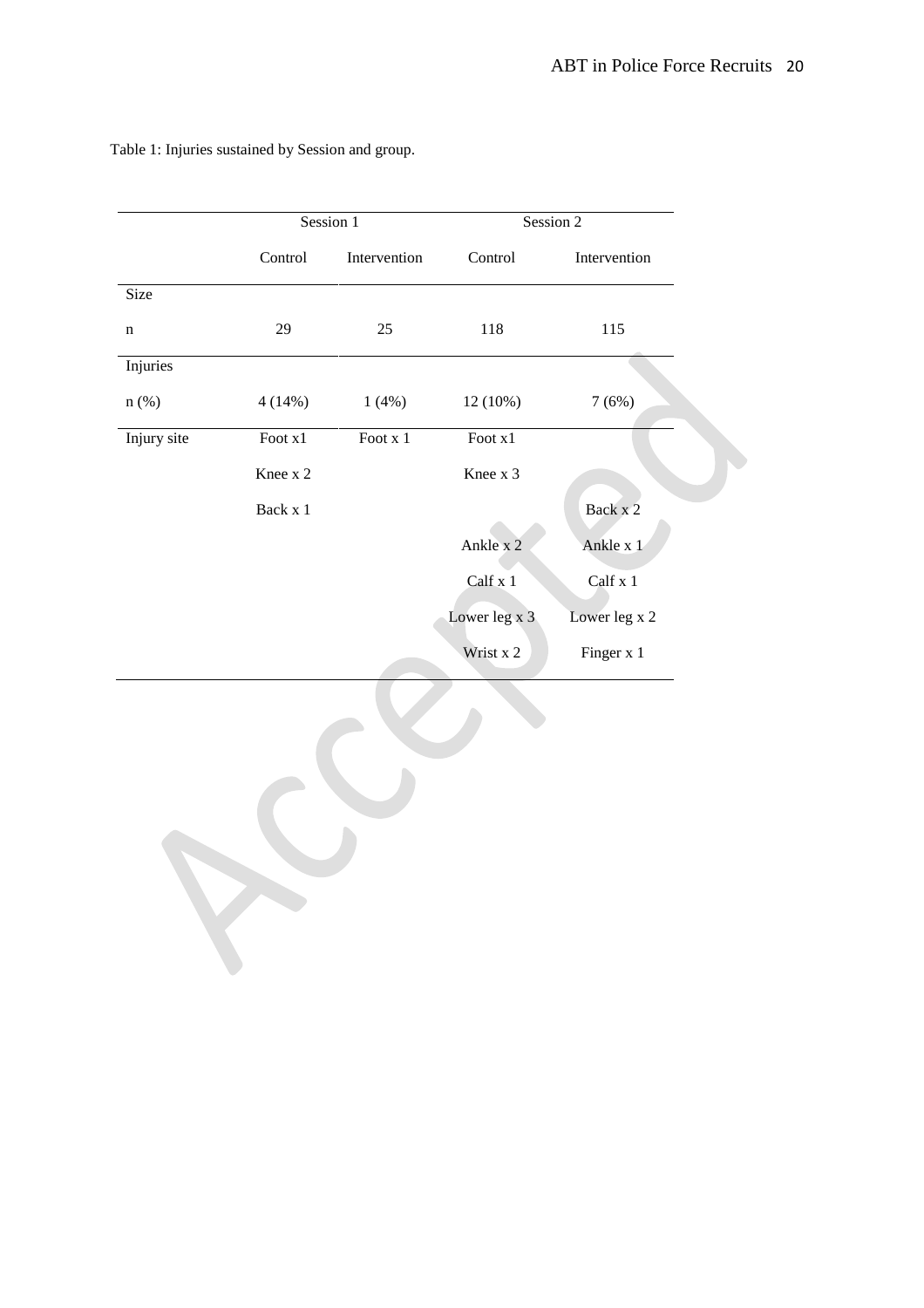| Session   |              | Subjects    |             | $30-15$ IFT | 20 m PSRT  | 20 m PSRT-   | 20 m PSRT-     |
|-----------|--------------|-------------|-------------|-------------|------------|--------------|----------------|
|           |              | Male        | Female      | (Score)     | (# Stages) | Pre          | Post           |
|           |              | $\mathbf n$ | $\mathbf n$ | M(SD)       | M(SD)      | (# Shuttles) | (# Shuttles)   |
|           |              |             |             |             |            | M(SD)        | M(SD)          |
| Session 1 | Control      | 20          | 5           | 16.36       | 8.2        | 63.44        | 65.40          |
|           |              |             |             | (1.71)      | (1.68)     | (17.30)      | (18.26)        |
|           | Intervention | 14          | 6           | 16.56       | 8.3        | 60.94        | 63.00          |
|           |              |             |             | (2.10)      | (1.78)     | (17.42)      | (19.24)        |
| Session 2 | Control      | 59          | 37          | 16.62       | 8.2        | 63.32        | 67.48†         |
|           |              |             |             | (1.63)      | (1.49)     | (15.70)      | (15.95)        |
|           | Intervention | 59          | 36          | 16.45       | 7.9        | 60.98        | $70.11\dagger$ |
|           |              |             |             | (1.71)      | (1.60)     | (16.45)      | (16.54)        |

Table 2: Initial  $30-15_{\text{IFT}}$  scores and number of shuttles completed in 20 m PSRT, and pre and post intervention 20 m PSRT stage results.

† Significant difference between Pre and Post assessment measures, p<0.001

 $\mathbf{C}$ 

 $\sum_{i=1}^{n}$